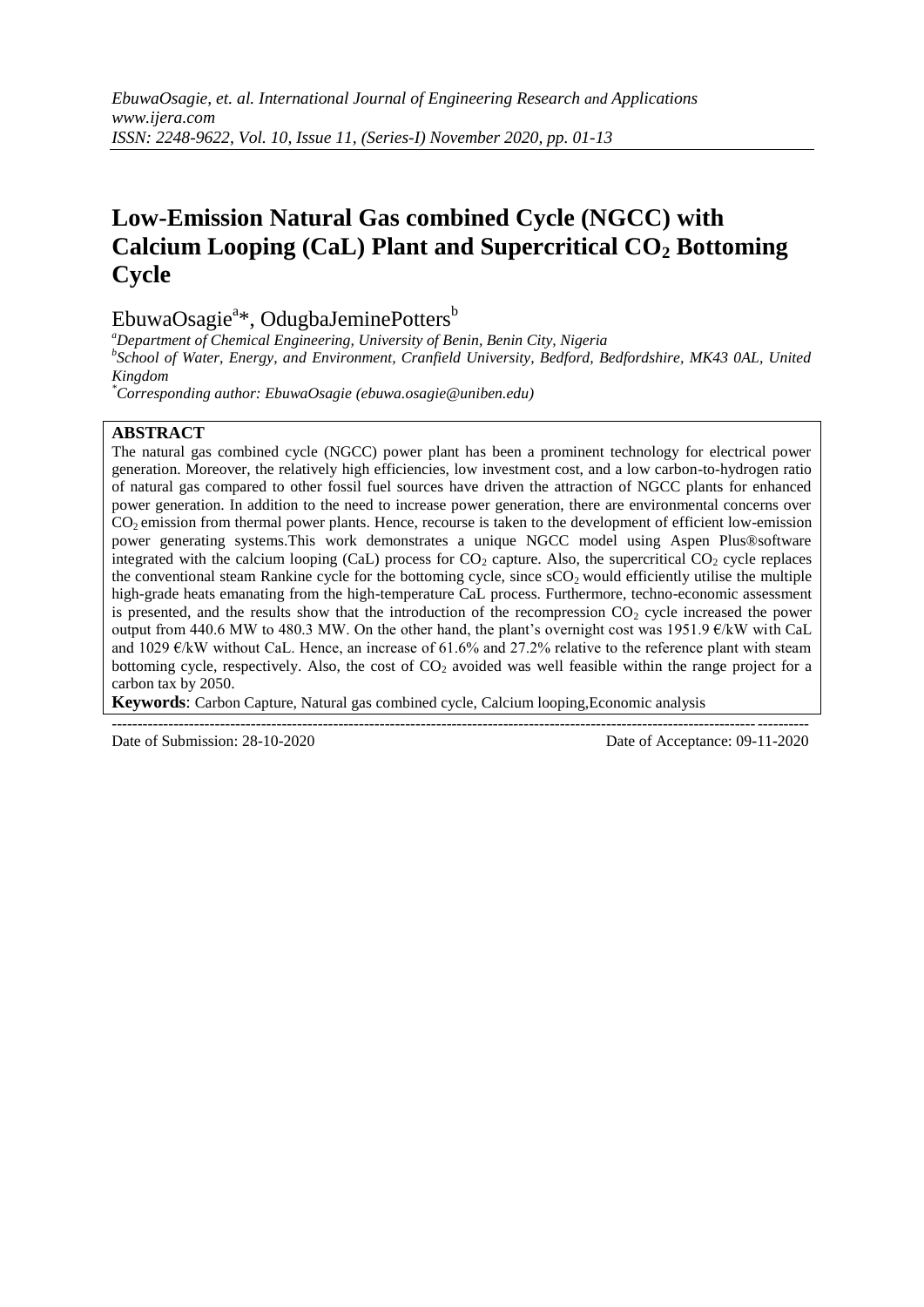## **I. INTRODUCTION**

# 1.1 Background to study

In view of a sustainable economic prospect, the world has to improve its energy supply by exploring a wide range of efficient energy sources. However, the increasing emission of  $CO<sub>2</sub>$  from several industrial operations remains a primary challenge to attaining this goal owing to strict policies regarding emission control. The rise in energy demand and the associated release of pollutants have left a major difficulty in attaining a reliable energy supply and environmental energy supply and environmental protection. Moreover, the International Energy Agency (IEA) stated that fossil fuels would probably remain the dominant source of energy in the nearest future (Sharifzadeh and Shah, 2015). Consequently, the emissions of  $CO<sub>2</sub>$  from power generation plants are becoming of significant environmental concern to the power sector where fossil fuel is predominantly utilised. The power sector is responsible for approximately 47% of the overall  $CO<sub>2</sub>$  emission, and  $CO<sub>2</sub>$  is a major greenhouse gas responsible for about 60% of global warming (Zaman and Lee, 2013). Without policies to prevent climate change, it is expected that global greenhouse gas emission in 2030 will rise by 25– 90% above that of the year 2000, with the atmospheric concentration of  $CO<sub>2</sub>$  rising to 600-1550 ppm (Leung et al., 2014).

There are three fundamental ways to reduce  $CO<sub>2</sub>$  emission to the atmosphere energyproducing facilities, which are; the efficient use of energy facilities, by alternative fuels and energy sources with low or no carbon content, and by  $CO<sub>2</sub>$ capture and sequestration (CCS) (Zaman and Lee, 2013).The former two methods have been the likely practices in the power industry over the years, but the latter is increasingly becoming attractive as a significant amount of  $CO<sub>2</sub>$  emission could be averted. Thus, integrating carbon capture to existing fossil fuel facilities would be a major headway to achieving energy and environmental sustainability. Though, despite the awareness of theCCS technologies into various energy-producing infrastructures, there are some obstacles against the commercialisation of these technologies. Amongst these obstacles are the relatively mature state of current energy infrastructure and the fact that the current number of processes is much larger than the processes under construction. Thus, a little process retrofit should be required in improving energy efficiency and preventing emissions. Besides, the continuous incorporation of energy conversion processes with CCS technologies needs the latter to be as flexible as the former process (Sharifzadeh and Shah, 2015). Finally, to justify the process retrofit and overcome financial constraints, the energy consequences of the CCS process should be marginal.

---------------------------------------------------------------------------------------------------------------------------------------

Research efforts are continuously going on to assess the influence of several power plants combined with CCS configurations, in order to quantify the techno-economic value of emerging  $CCS$  technologies. Capturing  $CO<sub>2</sub>$  is probably the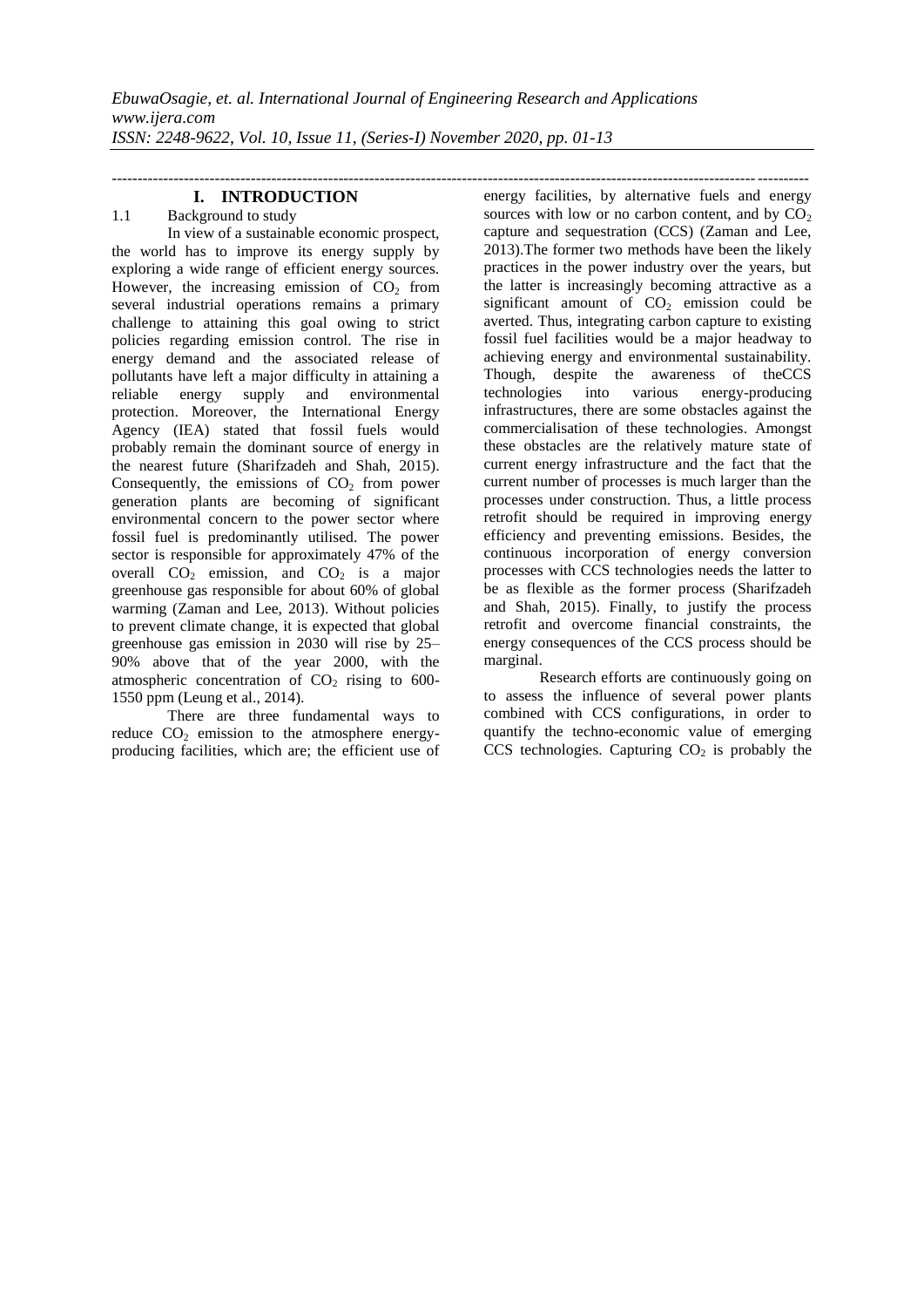most cost-intensive stage in CCS technologies. It accounts for over 75% of the total cost of deploying the technology (Zaman and Lee, 2013). Over the years, there exists a range of separation techniques that have been commercial for  $CO<sub>2</sub>$  production, which has been utilised in industries like food processing and chemical manufacturing (Zaman and Lee, 2013). Nevertheless, the significant question remains, how viable is the technology on a largescale power plant. Recent work has revealed that they are not cost-effective due to the need to separate other impurities, as well as the increased volume of flue gases to treat. For instance, the cost of electricity was expected to rise by roughly 80% and about 30% cut in generating capacity, when CCS was employed in a pulverised coal-fired power plant (Zaman and Lee, 2013). So, the suitable choice of technology to deploy is a function of the kind of power plant and the conditions of the gas stream to be treated, e.g., temperature, pressure and a targeted purity level of  $CO<sub>2</sub>$  concentration, economics, reliability, etc. (Zaman and Lee, 2013). The relatively high efficiencies, low investment cost and low carbon-to-hydrogen ratio of natural gas compared to coal has driven the attractiveness of NGCC when improved cycle efficiency is considered. However, the need to incorporate CCS technology to NGCC plants for environmental sustainability is likely to elevate the operating cost, based on the energy requirement and the fluctuating gas price. Therefore, it is worthwhile to resort to other means of compensating for these financial impacts while attempting to reduce the emission of  $CO<sub>2</sub>$  from power plants. Hence, alternative means of enhancing power produced is required, as well as a viable economic  $CO<sub>2</sub>$  capture process. Moreover, improving the plant"s power output could be achieved by bottoming cycles for conventional NGCC plants (Wright and Anderson, 2017).

Li et al.  $(2017)$  conducted a comprehensive study on the current state of  $sCO<sub>2</sub>$  power cycle application to a range of industrial facilities such as nuclear, solar, geothermal, fuel cells, and waste heat utilisation. Conclusions were made concerning  $sCO<sub>2</sub>$ power cycle application to nuclear reactors and solar energy facilities. In the area of nuclear energy, it was attainable to experience high  $sCO<sub>2</sub>$  power cycle efficiency at a mild temperature of about 450-600  $^{\circ}$ C. And considering  $sCO<sub>2</sub>$  power application in solar energy facilities, special focus was on the effects of some major parameters on the cycle performance, the systems dynamic reaction of  $sCO<sub>2</sub>$ , and the automatic control system due to the variation of solar energy. Pagur and Joly (2015), carried out a comprehensive study on the feasibility of integrating a gas combined cycle with a suitable configuration of  $sCO<sub>2</sub>$  bottoming cycle options to enhance electricity generation, utilising a closedloop bottoming cycle based on supercritical  $\text{sCO}_2$  as working fluid. They emphasized that the diverse configuration of  $sCO<sub>2</sub>$  bottoming cycles has its unique way of heat utilisation and conversion to electric power.In conclusion, they stated that the simple recuperated cycle was the most suitable bottoming cycle configuration for small and medium-sized GTU.Moroz et al. (2015), furthered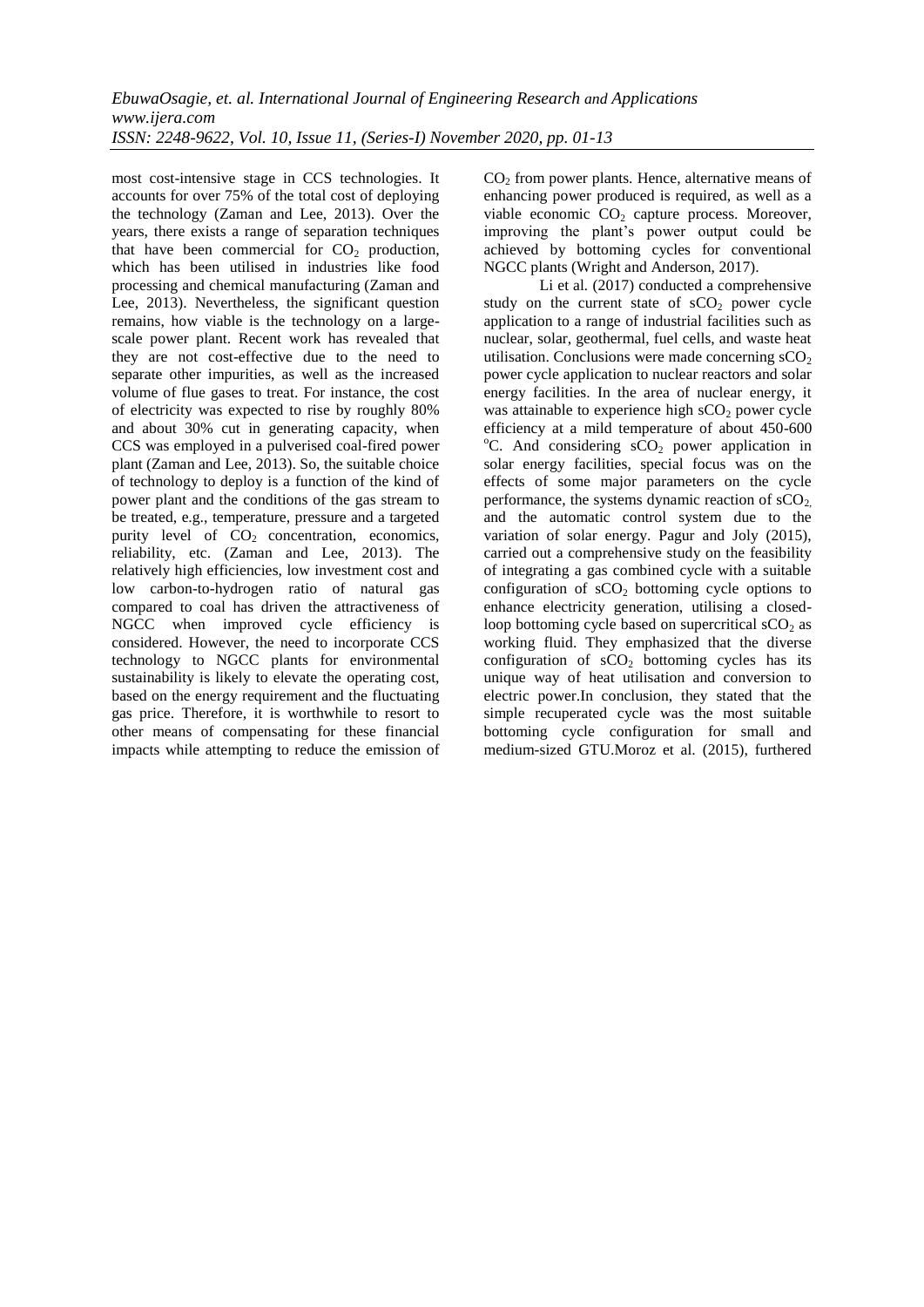the work of Pagur and Joly (2015) to understand the extra power that could be delivered from a particular GTU when a  $\text{sCO}_2$  bottoming cycle intricacy uses its heat. Results depicted that the composite cycle was 3.05 MW higher than what the present steam bottoming cycle produces. In the work of Le Moullec (2013), he explored the idea of retrofitting a coal-fired power plant with the  $sCO<sub>2</sub>$  Brayton cycle as well as integrating 90% post-combustion  $CO<sub>2</sub>$  capture technology. After carrying out a techno-economic assessment on the outlined power plant, it demonstrated a levelised cost of power reduction of 15%, and a 45% reduction in the cost of  $CO<sub>2</sub>$  avoided, without transport and storage capacity, comparedto a reference supercritical coalterminated power plant outfitted with a standard CCS process.

On the other hand, the work of Hanak and Manovic (2016), proposed the use of a  $sCO<sub>2</sub>$ recompression cycle instead of steam in the bottoming cycle of a coal-fired combined cycle while retrofitting the system with a calcium looping (CaL) process for carbon capture. More improvements in the net efficiency of the retrofitted system were attained by adjusting the hardware and the turbine inlet conditions. As the capital cost of the  $sCO<sub>2</sub>$  cycle was up to 27% lower than that of the same steam cycle, this investigation demonstrates the feasibility of the recompression  $sCO<sub>2</sub>$  cycle application to CaL process. Conversely, Biliyok and Yeung (2013), showed that for a case of a 440 MW NGCC power plant integration with  $CO<sub>2</sub>$  capture and compression units designed for 90% capture level, the power output is seen to drop by 15%, whereas the need for cooling water rises by 33%by Erans et al*.* (2016). Although, the economic assessment of the entire system in their work was acceptable. Thus, it is wise to explore other means for enhancing and compensating for energy efficiency.

Furthermore, several studies such as; Angelino (1969), Moisseytsev and Sienicki (2009), Tobergte and Curtis (2013), Sarkar (2009), Bryant et al. (2011), Vitale Di Maio et al. (2015), Jeong et al. (2011),Dyreby et al. (2014), Cheang et al. (2015), Akbari and Mahmoudi (2014), Mecheri (2018) have justified the suitability of the alternative  $\mathcal{S}O_2$  cycle layout. Despite the large-scale operation of NGCC power plants, there is no commercial-scale application of the proposed power plant in this study. Instead, a broad range of  $CO<sub>2</sub>$  capturing techniques and plant"s efficiency improvement options have been applied to coal-fired power plants compared to NGCC on a commercial scale. Thus, an insight into the viability of an NGCC power with  $CO<sub>2</sub>$  capture while substituting the conventional bottoming steam Rankine cycle with  $sCO<sub>2</sub>$  cycle would certainly be a huge leap for electricity power generating applications. Besides, the bottoming steam cycle was substituted for  $sCO<sub>2</sub>$  to observe any improvement in plant efficiency or net power output while  $CO<sub>2</sub>$  capture was carried out by the CaL process.

The main aim of this work is to analyse the feasibility of the NGCC power plant with sCO<sub>2</sub>thermodynamic bottoming cycles while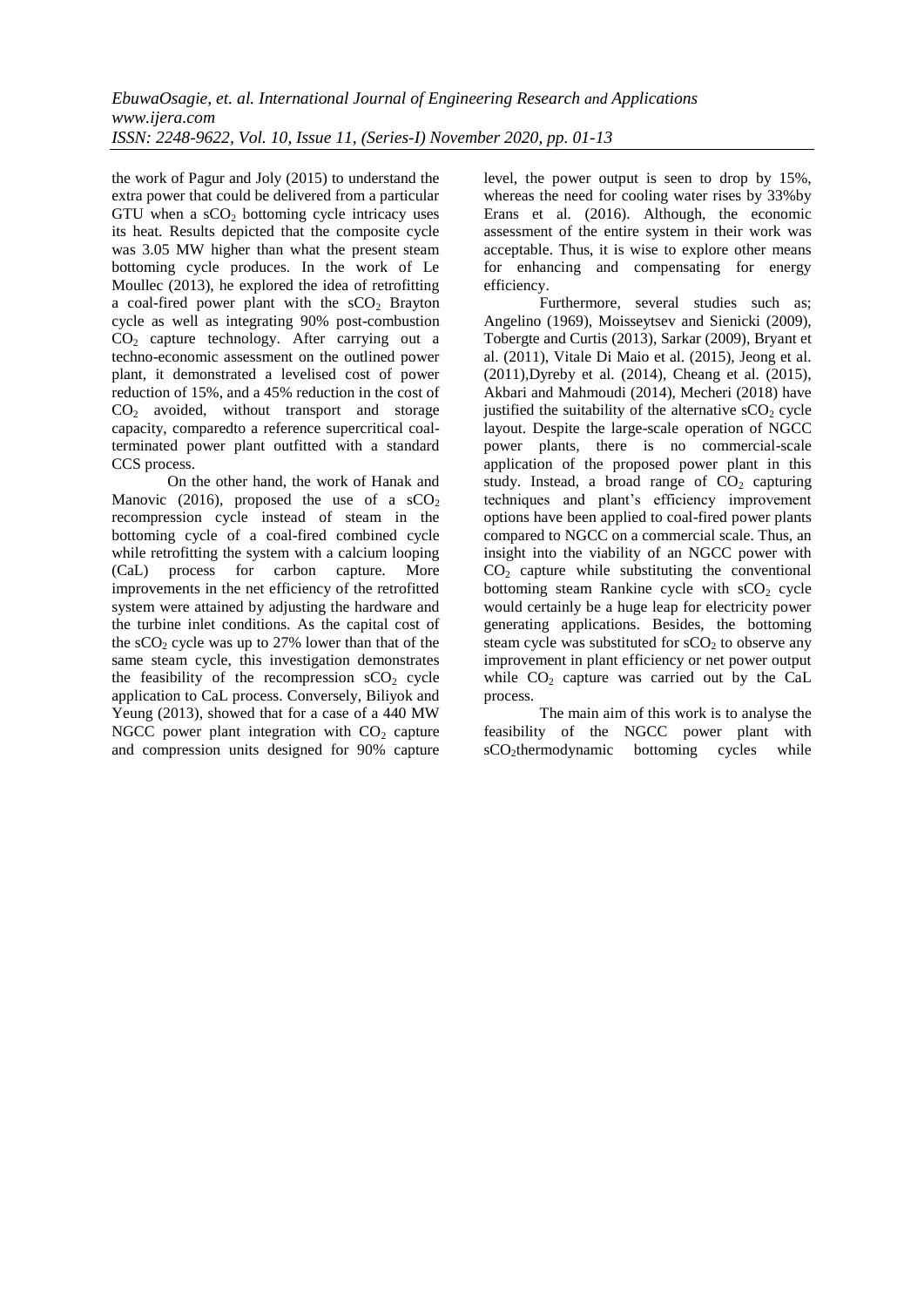adopting the calcium looping (CaL) process for  $CO<sub>2</sub>$ capture. Firstly, supercritical  $CO<sub>2</sub>$  as a working fluid for a bottoming cycle in place of steam for NGCC power plant is explored as compared to past studies where steam and coal plant is commonly used. Secondly, this work depicts the technological feasibility of the kind of power plant and a unique capture technique. Lastly, the economic implication of the system used in this study is highlighted as compared to other works. Thus, there are limited studies on the combination of the different power plants together.

#### **II. NGCC MODEL DEVELOPMENT**

Aspen Plus® was used to model the entire NGCC-CaL system from the gas turbine topping cycle to the capture process and down to the  $sCO<sub>2</sub>$ bottoming cycle. Thus, the three main sections of the retrofitted power plant are based on the standard design process from other studies. Although, some modification was required to enable a suitable process simulation in Aspen Plus®. The exhaust gas emanating from the natural gas turbine is channelled into the capture plant. Subsequently, the exhaust gas at about  $580-600$  °C undergoes a chemical reaction in the carbonator, extracting  $90\%$  of  $CO<sub>2</sub>$  before releasing a relatively hot clean gas at about  $600^{\circ}$ C. Likewise, the reaction in the calciner involves a peak temperature of 600  $^{\circ}$ C, with the release of CO<sub>2</sub> gas to the storage unit. Consequently, high-grade from the calcium looping processing is recovered by the heat exchanger units to provide the heating requirement for the recompression  $CO<sub>2</sub>$  bottoming cycle. The  $sCO<sub>2</sub>$  cycle comprises the main and recompression compressors, the turbine, cooler, with the high and low-temperature recuperators. Notably, no air separation unit or  $CO<sub>2</sub>$  transport and storage units were modelled in this work. Although, the cost of the air separation unit would be estimated from other studies for economic analysis. Hence, the main aim here was simply to demonstrate the feasibility of the NGCC power plant integrated with the Calcium looping plant and a supercritical  $CO<sub>2</sub>$ bottoming cycle.

However, in benchmarking the reference power cycle to the model, the thermodynamic properties of the natural gas cycle were defined by the Peng Robinson (PR) cubic equation of state with the Boston-Mathias (BM) alpha function. As this property method is recommended for gas plant simulation in Aspen Plus®. Thus, to ensure a suitable simulation environment, it was vital to select in the model palette, the suitable blocks and streams to define each section of the entire system correctly.

The main input to the model consists of the natural gas and air components as given in Table 1, as well as CaO. Also, Table 2 shows the operating conditions for the NGCC topping cycle plant.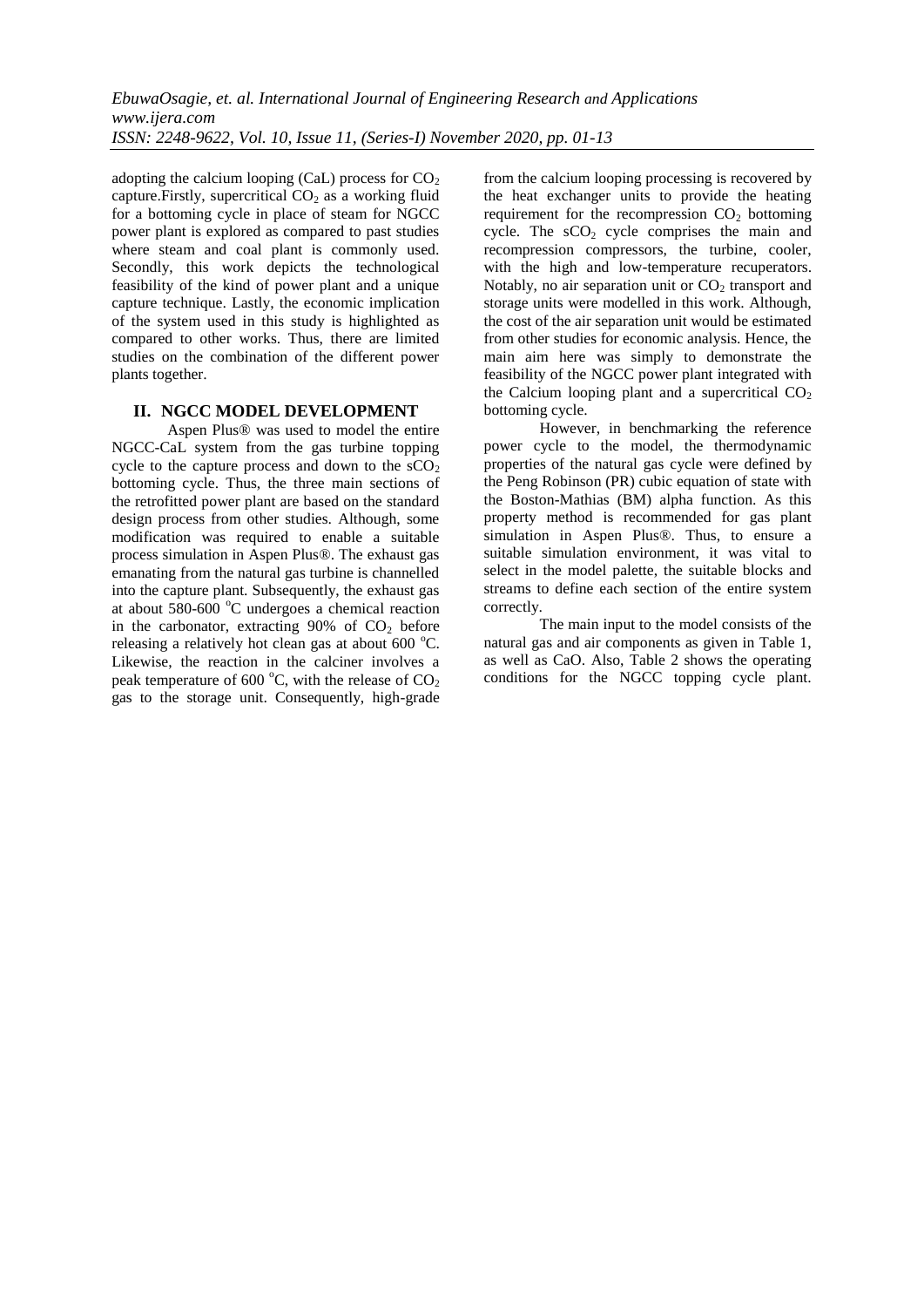| Air            |                      | Natural gas      |                      |
|----------------|----------------------|------------------|----------------------|
| Component      | <b>Mole fraction</b> | <b>Component</b> | <b>Mole fraction</b> |
| Nitrogen       | 0.773                | Methane          | 0.8708               |
| Oxygen         | 0.2074               | Ethane           | 0.0077               |
| Argon          | 0.0092               | Propane          | 0.000999999          |
| Carbon dioxide | 0.0003               | Iso-Butane       | 0.06                 |
| Water          | 0.0101               | N-Butane         | 0.039                |
|                |                      | Nitrogen         | 0.0147               |
|                |                      | Carbon dioxide   | 0.0068               |

**Table 1:** Air and natural gas composition (Hanak and Manovic, 2017)

**Table 2:** Operating Conditions of NGCC Topping Cycle Power Plant (Biliyok and Yeung, 2013)

| <b>Description (Units)</b>          | <b>Values</b> |  |
|-------------------------------------|---------------|--|
| Fuel gas flow rate $(kg/s)$         | 15.69         |  |
| Fuel temperature (C)                | 26.56         |  |
| Turbine inlet Temperature (C)       | 1425          |  |
| Ambient air temperature (C)         | 15            |  |
| Air flow rate $(kg/s)$              | 686.61        |  |
| Air to gas combustion ratio         | 43.76         |  |
| Turbine isentropic efficiency       | 0.985         |  |
| Turbine discharge pressure (bar)    | 1.013         |  |
| Compressor efficiency (polytropic)  | 0.92723       |  |
| Compressor discharge pressure (bar) | 20.68         |  |

# **2.1. Gas Turbine**

The gas turbine unit replicates the topping cycle of a 440 MW NGCC power plant modelled in  $GE's$  GateCycle<sup>TM</sup> turbine library software as illustrated in the work of Biliyok and Yeung, (2013). Thus, the natural gas turbine unit for this work is simulated. Table 3 highlighted the gas turbine performance indicators after running the simulation.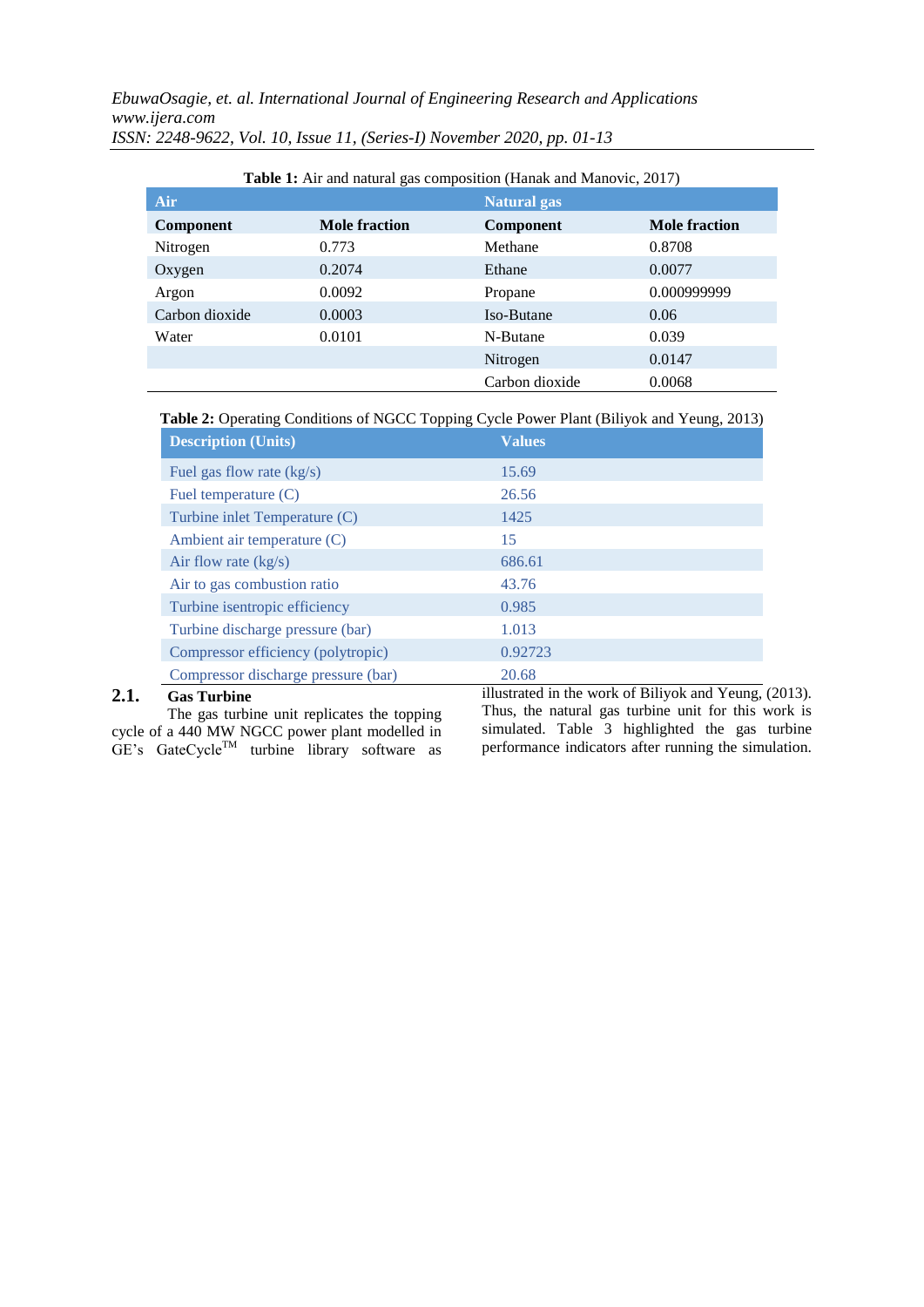|                                           | <b>Table 3:</b> Gas Turbine Performance Parameters (Biliyok and Yeung, 2013) |
|-------------------------------------------|------------------------------------------------------------------------------|
| <b>Description (Units)</b>                | <b>Values</b>                                                                |
| Gas turbine power output (MW)             | 591.51                                                                       |
| Natural Gas turbine net power output (MW) | 287.69                                                                       |
| Outlet temperature $(C)$                  | 580                                                                          |
| Flue gas flow rate $(kg/s)$               | 702.3                                                                        |
| Calcium Looping, (CaL) Process Model      | with the CAL system is shown in Fig. 1.                                      |

**Table 3:**Gas Turbine Performance Parameters(Biliyok and Yeung, 2013)

**2.2. Calcium Looping, (CaL) Process Model** Primarily, the CaL process was simplified to comprise two fluidised bed reactors (carbonator

## **2.3. Process Model for sCO<sup>2</sup> Cycle**

and Calciner) and two cyclones for separating the clean gas and  $CO<sub>2</sub>$  streams respectively. Originally, the carbonator (CARB) was modelled in Aspen Plus® by an RStoic block with the assumption of 90% sorbent conversion. Similarly, the calciner (CALC) was modelled using the RGibbs block that indicates the phase and chemical equilibrium using Gibbs" free energy under a given operating temperature (900 $^{\circ}$ C). Also, thermal input from the combustion of natural gas and oxygen is utilised for the calcination process. The integrated NGCC plant performance.

The model was developed based on a recompression sCO<sup>2</sup> cycle demonstrated in the work of Moisseytsev and Sienicki (2009), for a sodiumcooled fast reactor application but with slight modifications as shown in Fig 2. Unlike the reference model, the process model developed in this work utilised the high-grade heat from different heat sources of the CaL process and the fractional splitting of the working fluid between the compressor and recuperators to optimise the cycle"s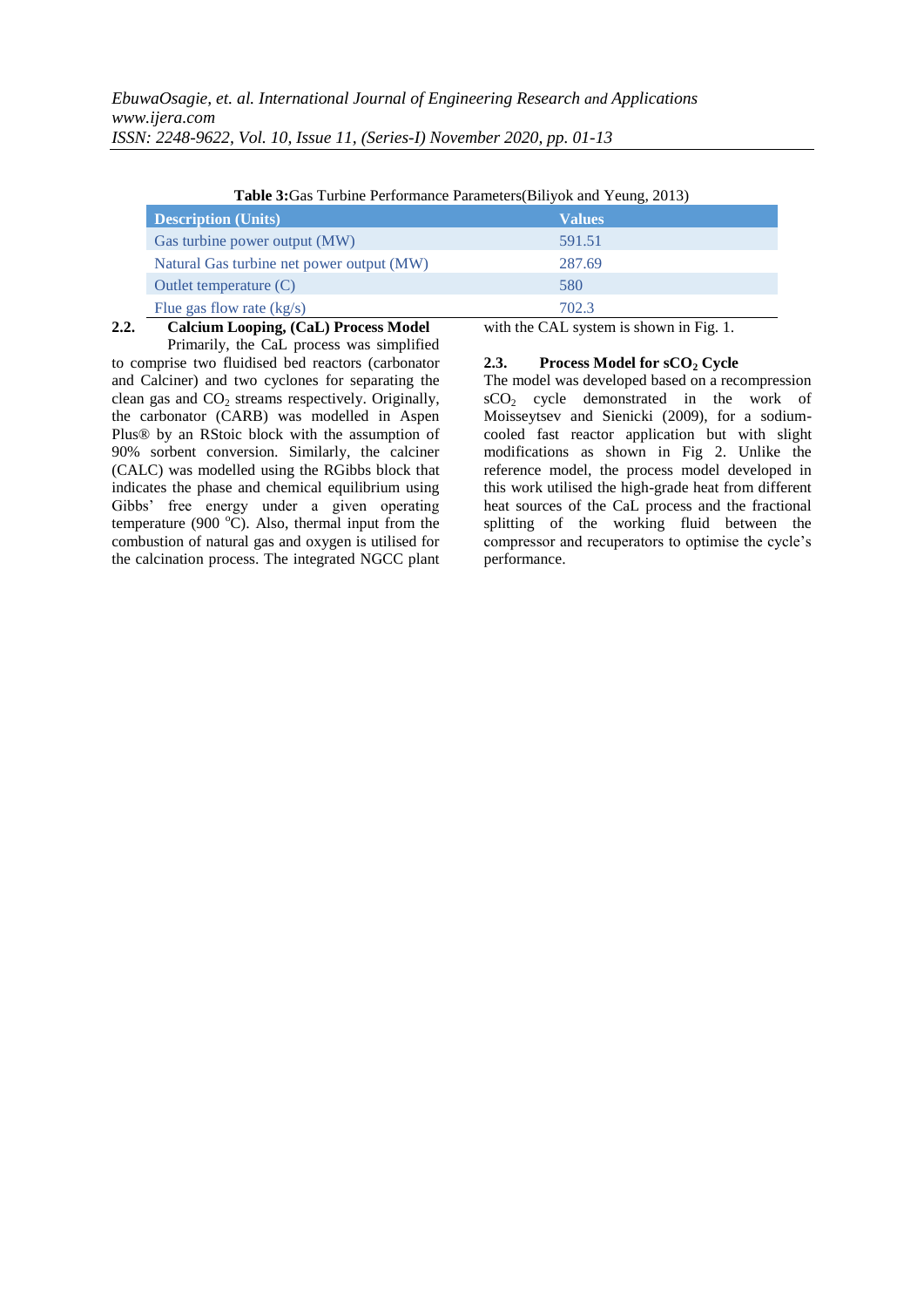

**Fig. 1:** Aspen plus Integrated NGCC plant with CaL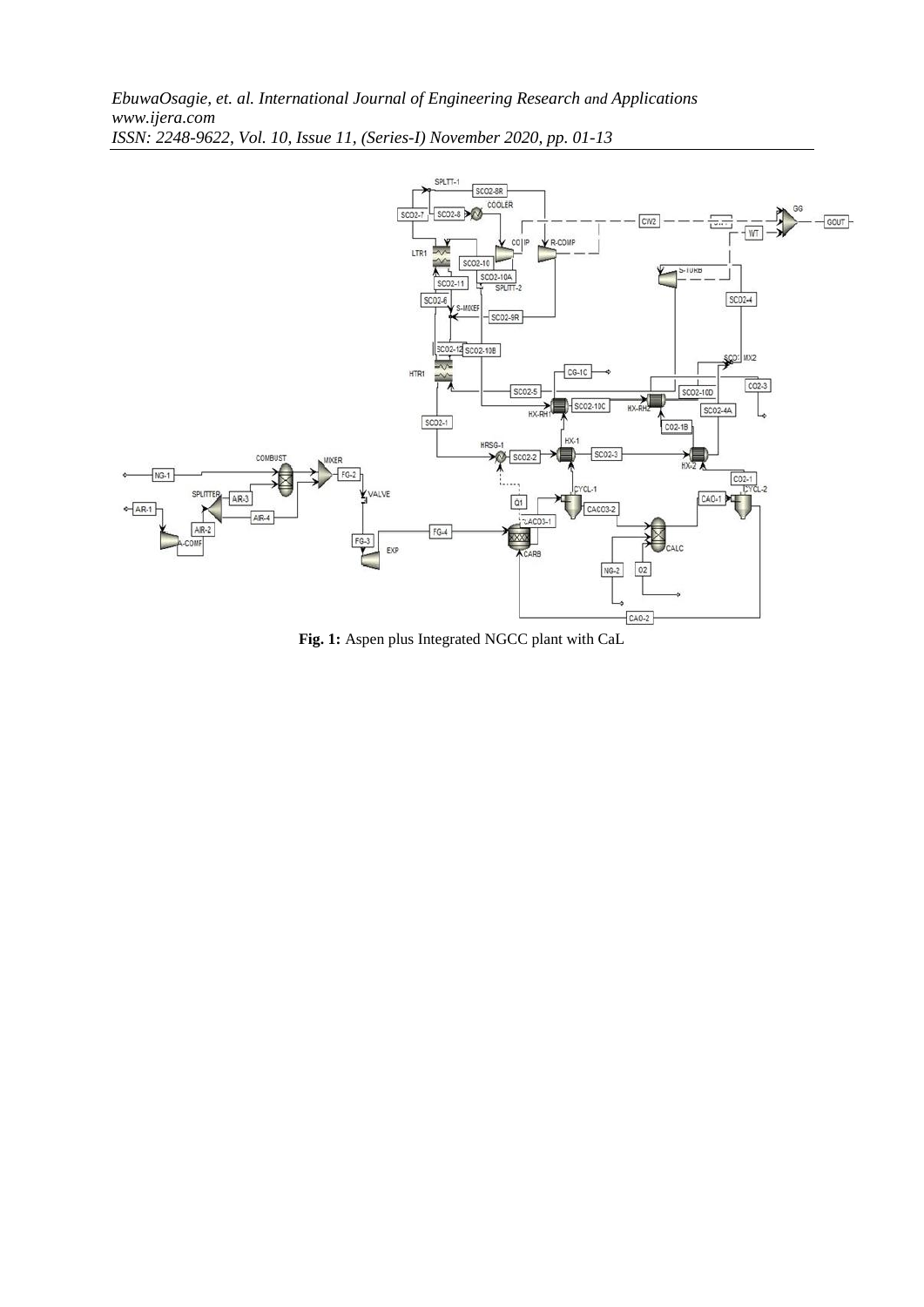

Fig. 2: Aspen sCO<sub>2</sub> cycle Model

## **2.4. Power Cycle Thermodynamic Performance Parameters**

The process model demonstrated in this work has been developed in Aspen Plus® and also benchmarked against the reference 440 MW NGCC power plant model (Biliyok and Yeung, 2013). Likewise, the existing  $sCO<sub>2</sub>$  power cycle developed

by Moisseytsev and Sienicki, (2009) and CaL process described by Hanak and Manovic, (2017) was adopted and modified in this work. Hence, the thermodynamic performance of the NGCC integrated with CaL process is evaluated using the main performance indicators commonly adopted for conventional thermodynamic cycles. Primarily, the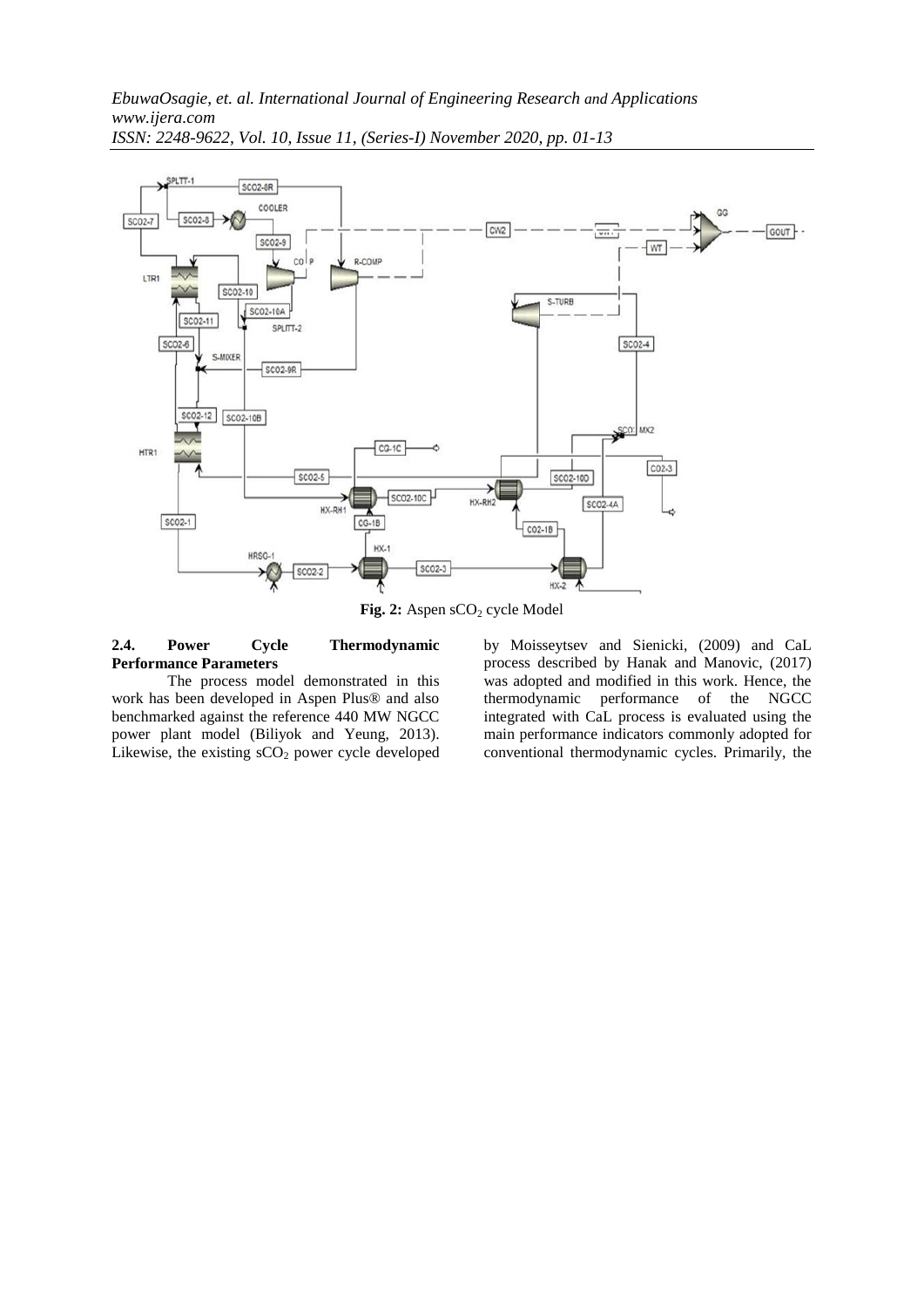net power output (*Wnet*) and the net thermal efficiency  $(\eta_{th})$  are considered, which are related in Eqn1. Additionally, the net efficiency penalty as defined in Eqn.2 is used to estimate the performance of the CaL process in this work against the reference power plant without a  $CO<sub>2</sub>$  capture plant. Finally, to

$$
\eta_{th} = \frac{\dot{W}_{net}}{\dot{Q}_{fuel}}
$$

 $EP = \eta_{th, ref} - \eta_{th, CALC}$ 

$$
e_{CO_2} = \frac{\dot{m}_{CO_2}}{W_{net}}
$$

## **III. ECONOMIC CONSIDERATIONS AND ESTIMATIONS**

The economic appraisal of such a noble technology is a sensitive procedure that is carried out in several stages. Above all else, a few considerations must be noted to accurately predict and justify the financial implication under a real-life scenario. Such appraisal depends majorly on estimating the capital, operational, and maintenance expenditures, as well as fuel consumption. Likewise, consideration is given to the further utilization of the resources delivered, in addition to power and ecological benefits in this specific case. This methodology must be linked to both the reference and modelled plants, so an examination of the outcomes eventually results in a solid conclusion.

For this study, a reference power plant

recommend the model as a low emission power generating system, the environmental performance parameter was illustrated in Eqn.3 as the specific  $CO<sub>2</sub>$  emission ( $e<sub>CO2</sub>$ ) defined as the ratio of the rate of  $CO<sub>2</sub>$  discharge to the net power output.

$$
\begin{array}{c}\n(1) \\
(2) \\
(3)\n\end{array}
$$

without  $CO<sub>2</sub>$  capture is first evaluated, then a similar procedure is carried out on the modelled power plant with  $CO<sub>2</sub>$  capture by CaL. Likewise, the NGCC power plant with  $sCO<sub>2</sub>$  bottoming cycle is compared to a reference plant with a conventional steam bottoming cycle. Thus, the specific goal here is to draw out solid feedback about the conceivable future for improved innovation. Additionally, studies such as Kuramochi et al. (2013); Erans et al. (2016); Akbari and Mahmoudi (2014); Diego et al. (2018); Mohajerani et al. (2018); Osagie et al. (2018) and Zhu *et al.*(2018)have considered the economic and environmental viability of such innovative efficient low-emission power plants.

#### **3.1. Economic Parameters**

The main economic parameters considered in this work are expressed in terms of the levelised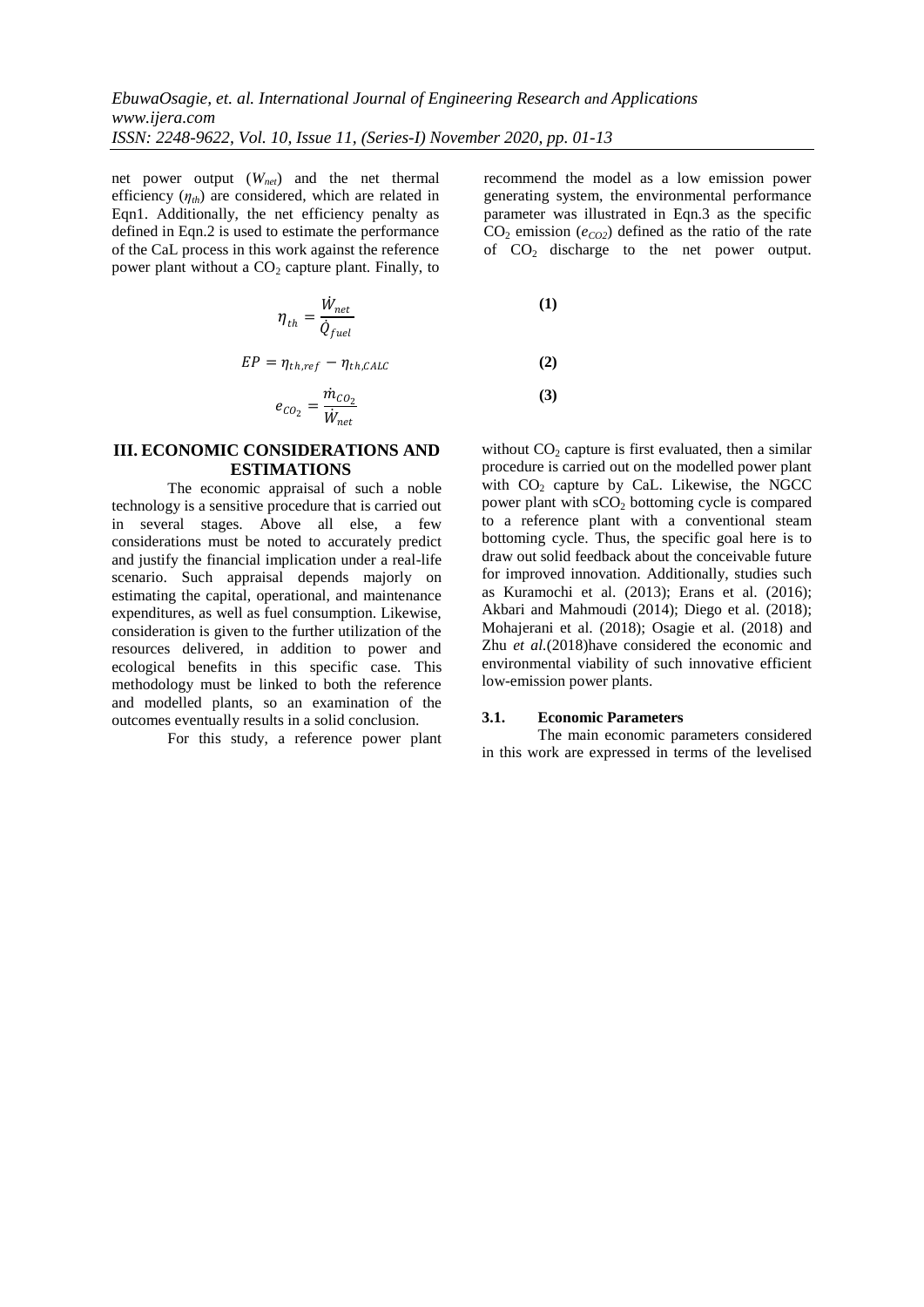cost of electricity (LCOE) and the cost of  $CO<sub>2</sub>$ avoided according to the expressions of Hanak and Manovic, (2017). Thus, this study targets to obtain credible values and justify the economic feasibility of the power plant from these expressions for the final recommendation. The following mathematical expressions are used to calculate the levelised cost of electricity given in Eqn 4:

$$
LCOE = \frac{TPC \times FCF + FOM}{W_{net} \times CF \times 8760 hrs} + \frac{SFC}{\eta_{th}} + VOM
$$
 (4)

Where this parameter denotes the economic and thermodynamic performance indicators, such as total plant cost (TPC)  $(\epsilon)$ , fixed charge factor (FCF), fixed operating and maintenance cost (FOM)  $(\epsilon)$ , variable operating and maintenance cost (VOM)  $(\epsilon)$ , net power output  $(W_{net})$  (MW), capacity factor (CF), specific fuel consumption (SFC) ( $g/KW_{el}$ h), and the net thermal efficiency  $(\eta_{th})$ .

Also, for the cost of  $CO<sub>2</sub>$  avoided, the expression is given as (Eqn 5):

Cost of CO2 avoided (AC)  
= 
$$
\frac{LCOE_{capture} - LCOE_{ref}}{e_{CO_2.ref} - e_{CO_2.capture}}
$$
 (5)

Where  $\text{LCOE}_{ref}$  and  $e_{\text{CO}_2,ref}$  are the levelised cost of electricity and  $CO<sub>2</sub>$  emission for the reference plant respectively.

#### **3.2. Cost Estimation**

The total capital requirement (TCR) or

plant cost (TPC) of the low-emission power plant will be determined by first estimating the Engineering, Procurement, and Construction (EPC) cost. Cost scaling correlation to some reference power systems and equipment from literature are employed to determine an approximate cost of the modelled power plant with capture. Thus, a sequential cost approach is used to deduce the plant"s EPC cost starting from the main units (Gas Turbine plant,  $sCO<sub>2</sub>$  power plant, and CaL unit) of the system to a globally integrated power plant with carbon capture. Therefore, the total equipment cost for the gas turbine and  $sCO<sub>2</sub>$  power plants will be estimated according to the expression in Eqn6 from Whitesides, (2012).

$$
C = C_o \cdot \left[\frac{S}{S_o}\right]^{S_f} \cdot N \tag{6}
$$

Where *C* is the total plant's equipment cost,  $C<sub>o</sub>$  is the reference plant"s equipment cost, *S* is the actual size of the scaling parameter and *S<sup>o</sup>* is the reference size. A scaling factor  $"S_f"$  is used to adapt these plant costs; *N* stands for the number of plants or equipment.

For the CaL plant, the total equipment cost was approximated based on a bottom-up approach considering the cost of the carbonator calciner, heat exchangers, and fuel preparation system as the major cost factors. Eqns 7 to 11 were used to derive the overall equipment cost of the CaL plant.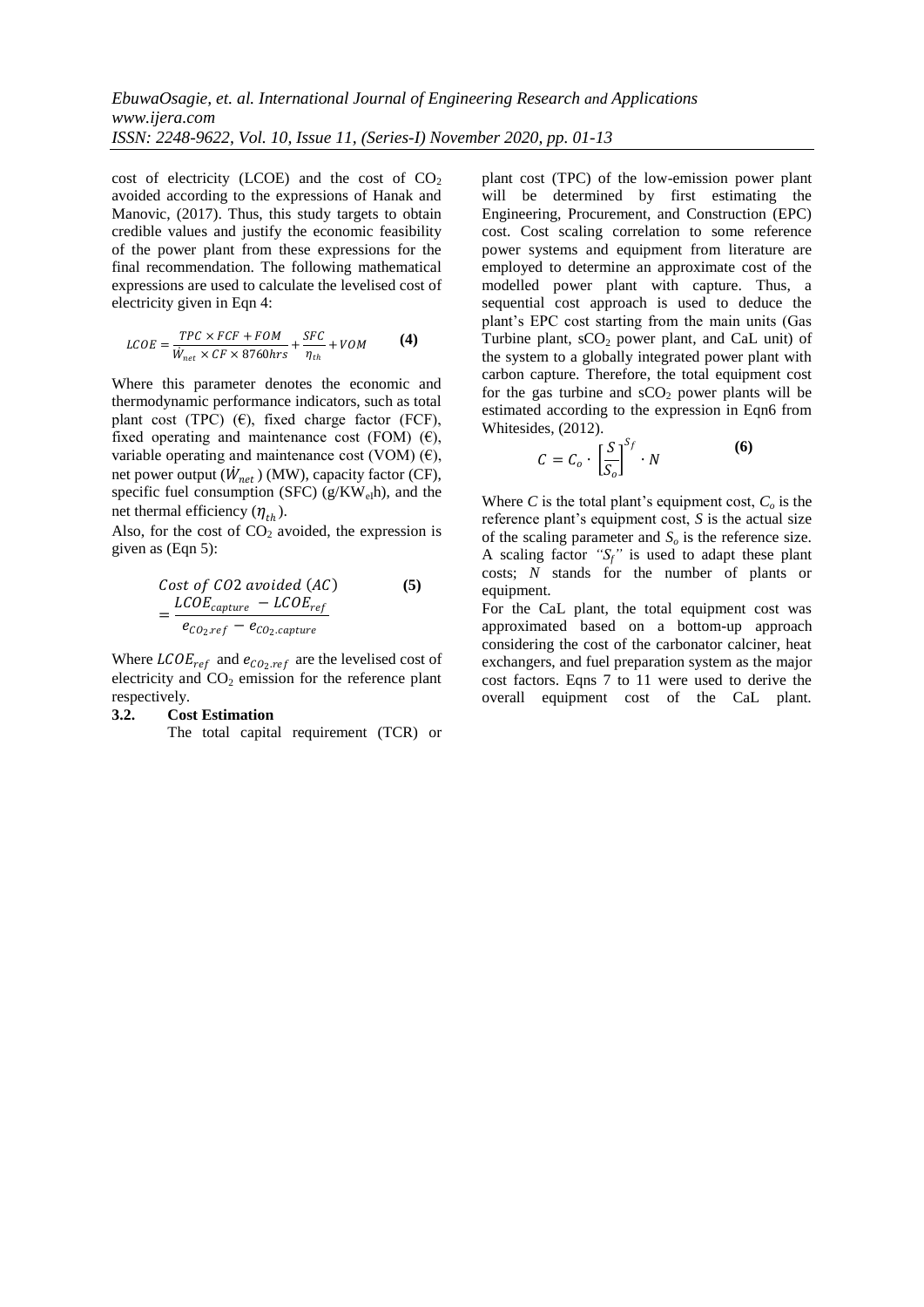$$
C_{Calc} = (1 + i_{P\&C}) \cdot (C_{Cal} + C_{Car} + C_{FS} + C_{HE}) \tag{7}
$$

$$
C_{Cal} = c_{Cal} \cdot \dot{Q}_{Cal}^{0.67} \tag{8}
$$

$$
C_{Car} = c_{Car} \cdot \dot{Q}_{Car}^{0.67} \tag{9}
$$

$$
C_{FP} = c_{FP} \cdot \dot{m}_F{}^{0.24} \tag{10}
$$

$$
C_{HE} = 2546.9 \cdot A_{HE}^{0.67} \cdot p_{HE}^{0.28} [\mathbf{\epsilon}] \tag{11}
$$

Where  $(i_{P&C})$  is assumed to be 0.35, which represents the piping and integration cost. The  $c_{Car}$ and  $c_{Cal}$  represent the unit cost of the carbonator and calciner as determined ( $c_{Car} = 16\,591\,$  €/kW<sup>0.67</sup>;  $c_{Cal} =$ 13 140  $\mathcal{C}/kW^{0.67}$ ) according to the work of Criado, Arias and Abanades (2017) and the cost estimation

was based on the heat flux  $\dot{Q}$ , in the reactors. The heat exchangers cost was a function of the area and operating pressures, while the cost of fuel preparation systems was assumed according toFout et al. (2015).A summary of all relevant costs and assumptions are given in Tables 4-7.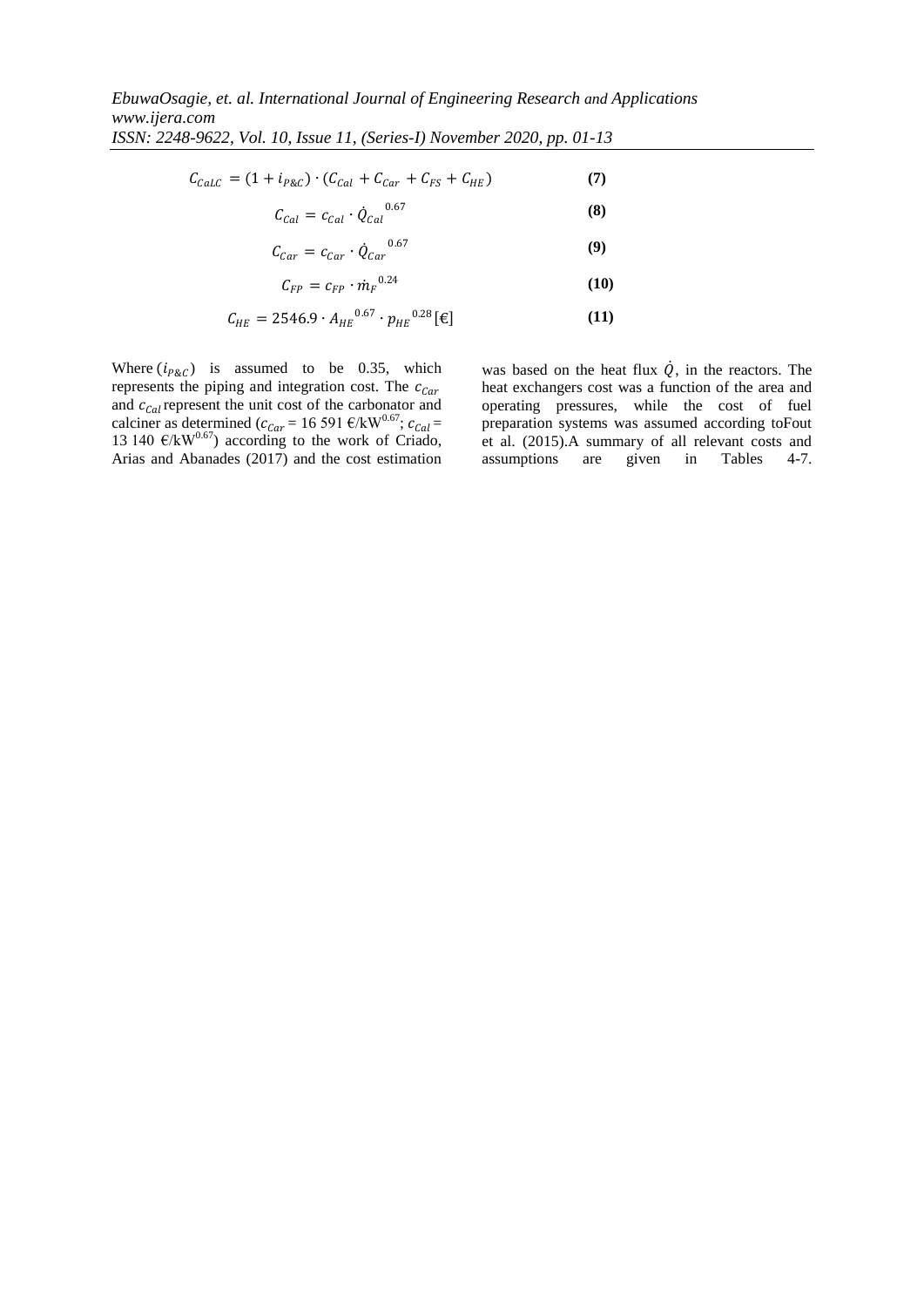*EbuwaOsagie, et. al. International Journal of Engineering Research and Applications www.ijera.com*

|                                |                                    |                      |                             | <b>Table 4:</b> Equipment cost for main units (US DOE, 2016) |                                |   |                          |
|--------------------------------|------------------------------------|----------------------|-----------------------------|--------------------------------------------------------------|--------------------------------|---|--------------------------|
| <b>Plant equipment</b>         | <b>Scaling</b><br><b>parameter</b> | Ref.<br>cost<br>(ME) | <b>Ref.</b> size<br>$S_{o}$ | <b>Actual Plant</b><br>size $S$                              | <b>Scaling</b><br>factor $S_f$ | N | <b>Cost</b><br>C<br>(ME) |
| <b>GT</b> unit                 | Net power<br>output                | 133.51               | 237                         | 287.69                                                       | 0.67                           |   | 152.02                   |
| $sCO2$ plant unit              | Net power<br>output                | 106.36               | 137.5                       | 197.6                                                        | 0.67                           |   | 135.61                   |
| Carb, Cal, H.EX.<br><b>FPS</b> | thermal input                      | ۰                    | ۰                           | ۰                                                            |                                |   | 134.65                   |
| ASU and<br>Cyclones            |                                    |                      |                             |                                                              |                                |   | 45.77                    |
| <b>TEC</b>                     |                                    |                      |                             |                                                              |                                |   | 468.05                   |

*ISSN: 2248-9622, Vol. 10, Issue 11, (Series-I) November 2020, pp. 01-13*

**Table 5:** Installation and delivery cost for main units (US DOE, 2016)

| <b>Installed</b><br>Unit       | Equipment cost (EC) Installation cost $\%$ M $\epsilon$<br>$\mathbf{M}\boldsymbol{\epsilon}$ | over (EC) |        |
|--------------------------------|----------------------------------------------------------------------------------------------|-----------|--------|
| GT plant                       | 152.02                                                                                       | 50        | 76.01  |
| $sCO2$ plant                   | 135.61                                                                                       | 50        | 67.80  |
| CaL plant                      | 134.64                                                                                       | 30        | 40.39  |
| <b>ASU</b> and Cyclones        | 45.77                                                                                        | 35        | 16.02  |
| <b>Total Installation cost</b> |                                                                                              |           | 200.23 |
| Delivery cost (10% of TEC)     |                                                                                              |           | 46.81  |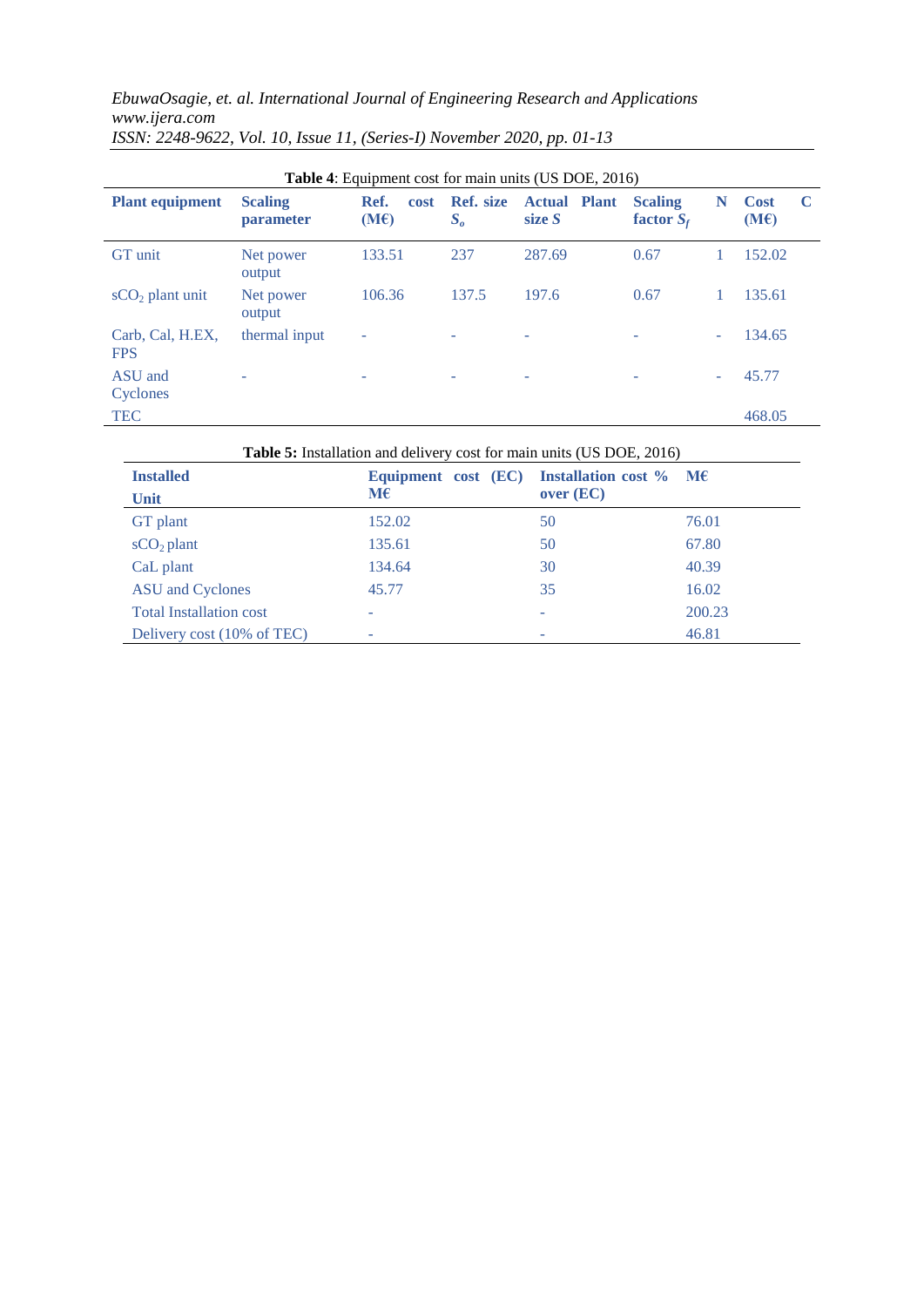| <b>Table 6:</b> Total plant cost for NGCC breakdown (US DOE, 2016) |              |  |  |
|--------------------------------------------------------------------|--------------|--|--|
| <b>Cost</b>                                                        | <b>Value</b> |  |  |
| Total equipment cost (TEC) $[ME]$                                  | 468.05       |  |  |
| Delivery and Install (D&I) [M $\epsilon$ ]                         | 226.44       |  |  |
| Direct cost (TEC+ D&I) [M $\in$ ]                                  | 648.72       |  |  |
| Indirect cost (14% of TEC) [M $\epsilon$ ]                         | 90.82        |  |  |
| EPC cost (DC+IDC) [M $\epsilon$ ]                                  | 739.54       |  |  |
| Owner's & Contingency cost (15% of EPC) [M $\epsilon$ ]            | 110.93       |  |  |
| Total Plant Cost (TPC) $[ME]$                                      | 850.47       |  |  |
| Specific Plant Cost $\lceil \frac{\epsilon}{kW} \rceil$            | 1770.73      |  |  |

| Table 7: Economic analysis assumptions (Hanak and Manovic, 2017) |  |
|------------------------------------------------------------------|--|
|------------------------------------------------------------------|--|

| <b>Description</b>        | <b>Value</b>                                                                                    |
|---------------------------|-------------------------------------------------------------------------------------------------|
| Variable O&M cost         | <b>2% TPC</b>                                                                                   |
| Fixed O&M cost            | <b>1% TPC</b>                                                                                   |
| Fixed charge Factor (FCF) | 10%                                                                                             |
| Gas price $(\epsilon/GJ)$ | 2.34                                                                                            |
| Project lifetime (years)  | 25                                                                                              |
| Project interest rate (%) | 8.87                                                                                            |
| Capacity factor (%)       | 80                                                                                              |
| Carbon tax $(\epsilon)$   | 0.0                                                                                             |
|                           | $\cdot$ $\cdot$ $\cdot$ $\cdot$<br>$\mathbf{m}$<br>$\cdots$ $\alpha$ $\cdots$ $\cdots$ $\cdots$ |

## **IV. THERMODYNAMIC AND ECONOMIC PERFORMANCES**

#### **4.1 Power Cycle Performance Analysis**

The performance indicators of the NGCC power plant using the recompression  $sCO<sub>2</sub>$  cycle configuration for the bottoming cycle and with and without CaL plant have been summarised in Table 8.For similar natural gas turbine power output, the net power output of the combined cycle was shown to increase for the retrofitted NGCC-sCO<sub>2</sub> plant due to the introduction of recompression  $sCO<sub>2</sub>$  in place of the conventional steam system cycle. Hence, this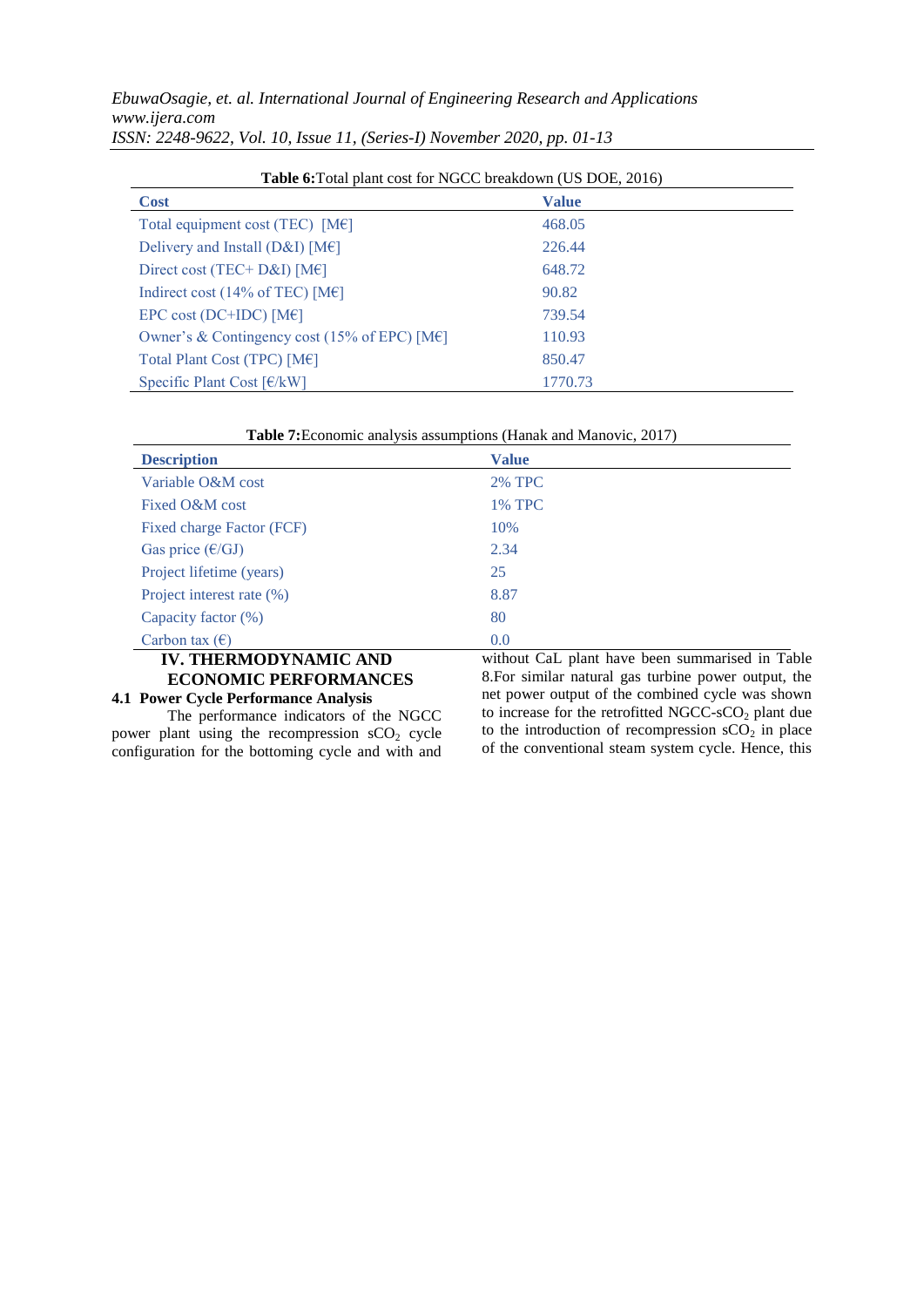improvement in power generated justifies the benefits of the supercritical  $CO<sub>2</sub>$  cycle as stated in the reports of Wright and Anderson (2017).

| <b>Parameters</b>                                  | Table 8: Cycle Performance Indicators<br>Ref. NGCC (Steam) | Ref. NGCC $(sCO2)$ | NGCC $(sCO2)$  |
|----------------------------------------------------|------------------------------------------------------------|--------------------|----------------|
|                                                    | cycle only                                                 | cycle only         | cycle with CaL |
| <b>NGCC</b> system performance indicators          |                                                            |                    |                |
| Gas turbine power output<br>(MW)                   | 287.7                                                      | 287.7              | 287.7          |
| Total LHV thermal input<br>$(MW_{th})$             | 738.3                                                      | 934.8              | 1080.5         |
| Power plant Net output<br>(MW)                     | 440.6                                                      | 465.4              | 480.3          |
| Net thermal efficiency<br>$(\%_{LHV})$             | 59.6                                                       | 49.9               | 44.45          |
| <b>Integration performance indicators</b>          |                                                            |                    |                |
| Efficiency<br>penalty/gain(%LHV points)            |                                                            | 9.8                | 15.1           |
| % Increase in gas<br>consumption                   |                                                            | 21                 | 32             |
| $CO2$ capture level $(\%)$                         |                                                            |                    | 90             |
| Net Specific emission<br>(kg CO <sub>2</sub> /MWh) | 354.5                                                      | 323.9              | 32.52          |

Moreover, the high-grade heat streams from the CaL process was efficiently utilised for increasing the thermal condition of the  $sCO<sub>2</sub>$ working fluid of the bottoming cycle before entering the  $sCO<sub>2</sub>$  turbine at approximately 600  $^{0}$  C. Thus, the specified configuration (double heat recuperation, compression, and splitting of the working fluid), of the recompression  $sCO<sub>2</sub>$  cycle in this work improved its overall operating condition, thereby providing a better performance compared to the configuration of the recompression  $sCO<sub>2</sub>$  cycle in the study of Moisseytsev and Sienicki (2009) under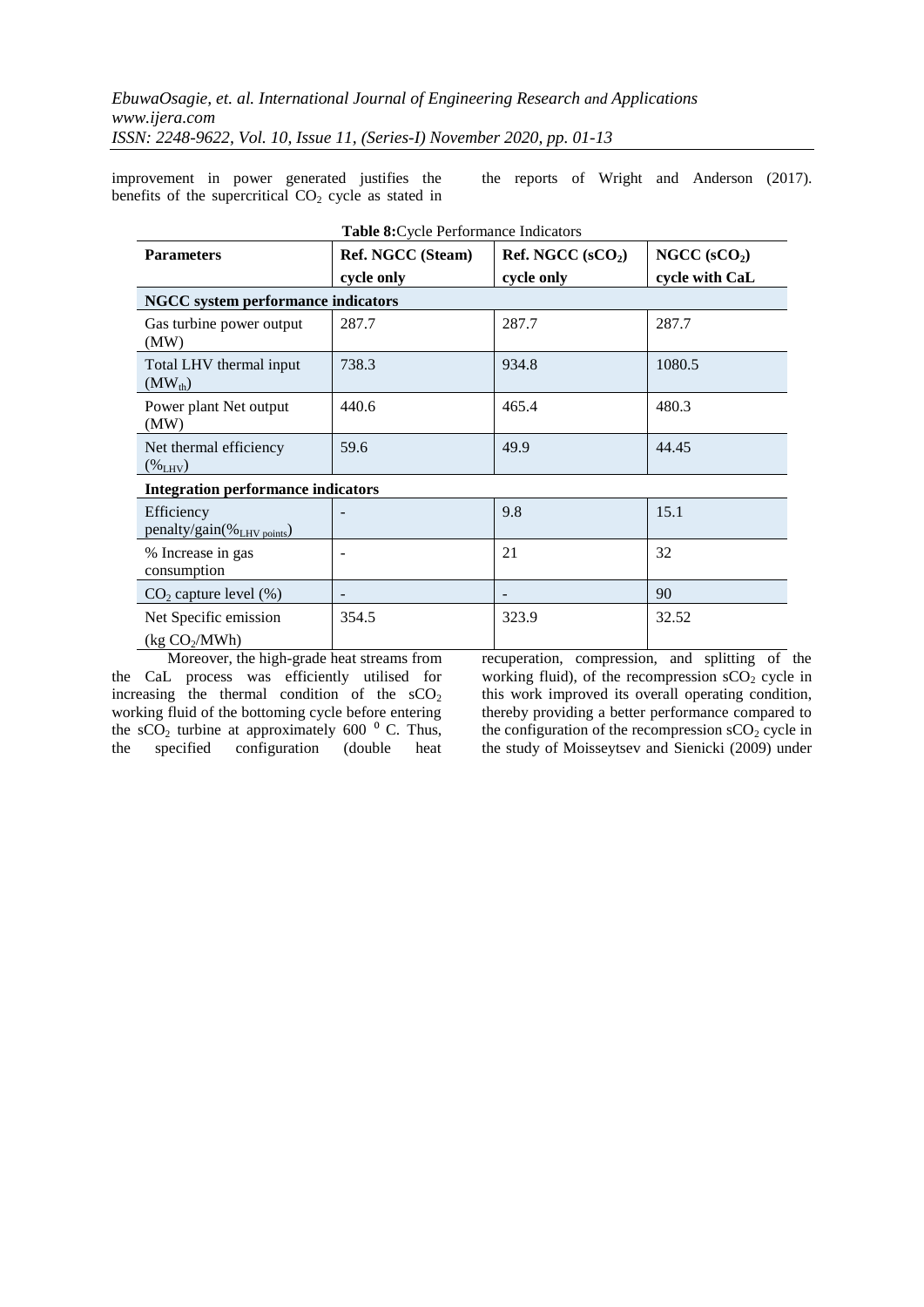similar operating condition. Therefore, justifying the selection of the  $sCO<sub>2</sub>$  recompression cycle against other possible  $sCO<sub>2</sub>$  cycle configuration. Notably, the net power output of the combined power plant with  $sCO<sub>2</sub>$  cycle was enhanced due to the reduction in parasitic load demand, where a smaller sized component was utilised compared to the steam cycle.

Furthermore, it can be deduced that the thermal input happened to increase by 38% for the  $NGCC-SCO<sub>2</sub>$  cycle with CaL compared to the reference system (NGCC plant only) due to the energy requirement by the CaL plant components. However, a net efficiency penalty of  $15.1\%$ <sub>LHV</sub> and  $9.8\%$ <sub>LHV</sub> relative to the reference NGCC plant was experienced for the NGCC-sCO<sub>2</sub> plants with and without CaL respectively. Consequently, this efficiency decrease for the retrofitted plant is

#### **4.2 Economic Performance**

#### 4.2.1 Overnight cost, LCOE, and AC

Having illustrated the technical performance of the NGCC power with CaL process, it is vital to benchmark its economic performance indicators against that of the reference because of the additional heat requirement utilised in the calcination process of the CaL plant. Notwithstanding the plant"s efficiency due to the CaL process, the NGCC-sCO<sub>2</sub> plant with CaL plant is characterized by a low specific  $CO<sub>2</sub>$  emission of 32.52 (kg  $CO<sub>2</sub>/KWh$ ) relative to the power plants without CaL in Table 8. This entails that the proposed retrofitted power plant in this work has approximately 90% lower  $CO<sub>2</sub>$  specific emissions compared to the conventional NGCC power plant with  $CO<sub>2</sub>$  capture. Therefore, the environmental benefits of the retrofitted system are well achieved. However, it can be deduced that the value of specific  $CO<sub>2</sub>$  emission is a function of the  $CO<sub>2</sub>$  composition in the fuel, amount of gas consumed, and the net power output of the plant. Thus, it is vital to optimising the use of these factors to account for the<br>environmental benefits of the system. environmental benefits of the system.

NGCC power plants without  $CO<sub>2</sub>$  capture. Hence, the LCOE and the cost of  $CO<sub>2</sub>$  avoided were the primary parameters used to evaluate the economic viability of the retrofitted power plant, as shown in Table9.

|                   | Table 9: Economic performance indicators |                          |                          |
|-------------------|------------------------------------------|--------------------------|--------------------------|
| <b>Parameters</b> | <b>NGCC</b> (steam)                      | NGCC (sCO <sub>2</sub> ) | NGCC $(sCO2)$ plant with |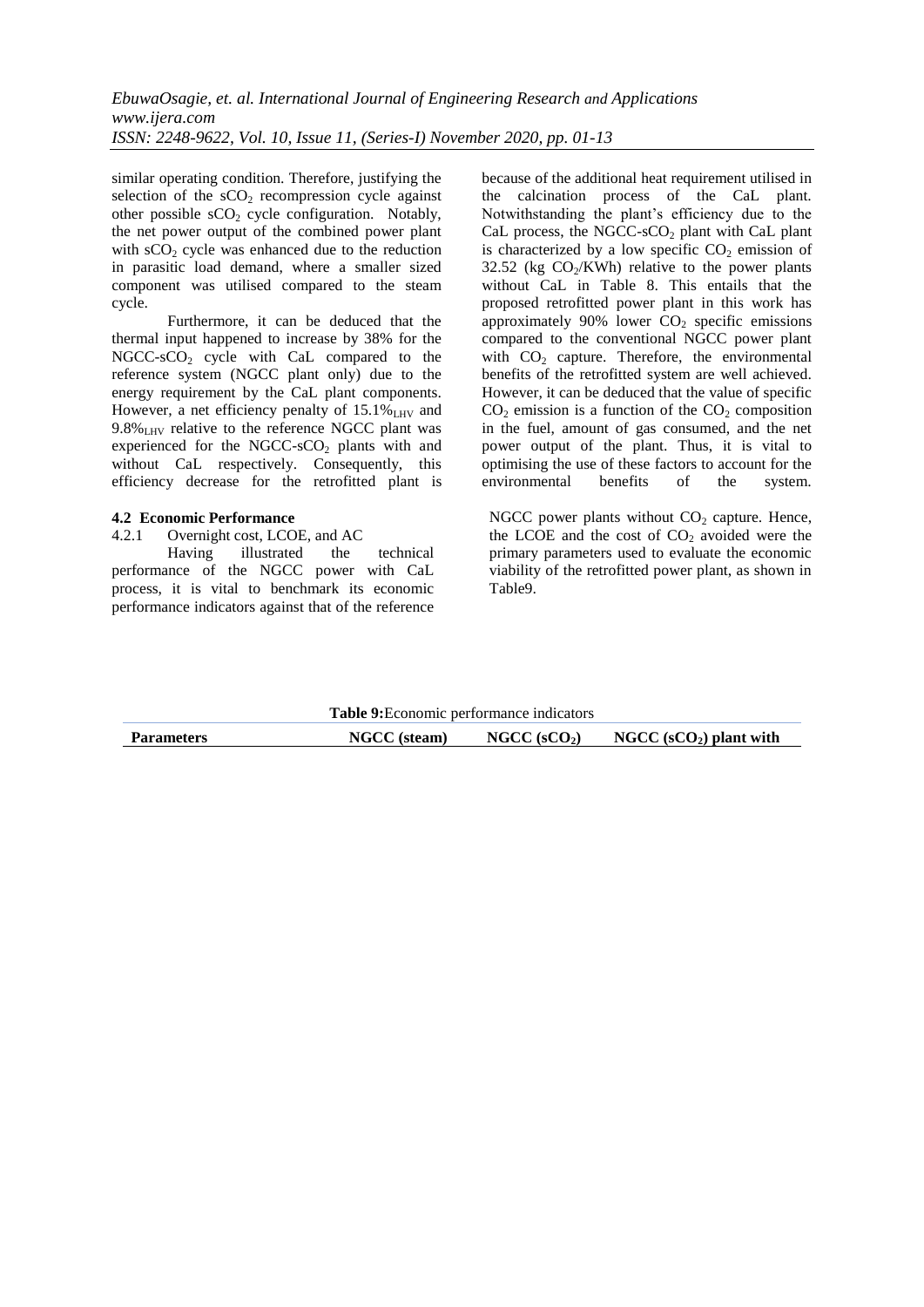*EbuwaOsagie, et. al. International Journal of Engineering Research and Applications www.ijera.com*

|                                                           | plant only               | plant only               | CaL    |
|-----------------------------------------------------------|--------------------------|--------------------------|--------|
| Overnight Cost (OC) $(\text{\ensuremath{\mathbb{E}}}/kW)$ | 749.0                    | 1029.0                   | 1951.9 |
| Increase in $(OC)$ $(\%)$                                 | $\overline{\phantom{a}}$ | 27.2                     | 61.6   |
| LCOE $(\epsilon/MWh)$                                     | 29.5                     | 36.2                     | 53.8   |
| $CO2$ avoided ( $E/tCO2$ )                                | $\overline{\phantom{a}}$ | $\overline{\phantom{0}}$ | 60.3   |

*ISSN: 2248-9622, Vol. 10, Issue 11, (Series-I) November 2020, pp. 01-13*

From the result in Table 9, the specific capital cost of the NGCC-sCO<sub>2</sub> plant with CaL was estimated to be 1951.9  $\epsilon$ /kW. This figure is slightly below the estimated value for the standard CaL retrofits scenario (2100  $\epsilon$ /kW) in the study of Criado, Arias, and Abanades (2017). However, the specific capital cost of the plant is 27.2% and 61.6% respectively, higher than the reference NGCC plants without  $CO<sub>2</sub>$  capture. As well as 8.9% and 52% higher than the advanced NGCC plant with reduced operating cost with and without CCS respectively (936.9 €/kW) (1778 €/kW) (U.S. DOE, 2013; 2016). This implies that retrofitted power plants with CaL are always likely to involve an elevated capital cost compared to standalone plants due to the high cost of the  $CO<sub>2</sub>$  capture plant. Although, in the NGCC $sCO<sub>2</sub>$  cycle without CaL, the replacement of the steam cycle with  $sCO<sub>2</sub>$  cycle of more compact components did not result in lower specific capital cost as one would imagine it has the benefits of increased power output.

Furthermore, the LCOE associated with the NGCC-sCO<sub>2</sub> with CaL was estimated to be  $53.8$  $(\text{\ensuremath{\mathfrak{E}}}/\text{\ensuremath{\mathsf{M}}}\text{\ensuremath{\mathsf{W}}})$  and the corresponding cost of  $\text{CO}_2$ avoided (AC) was estimated as 60.3 ( $\epsilon$ /tCO<sub>2</sub>). Meaning the LCOE and AC were a function of the total plant cost, plant"s power capacity, and the degree of natural gas utilisation, respectively. Thus, for similar gas turbine operating conditions, the LCOE for the plant was 45.2% and 32.7%, respectively higher than that of the reference plants without CaL in this work. Yet, both the LCOE and AC respectively, for this study were approximately close to the values ranging for CaL retrofits (54.3-96 €/MWh; 28.9-58.3 €/tCO<sub>2</sub>), chemical solvent scrubbing retrofits (65-75 €/MWh; 35-75 €/tCO<sub>2</sub>) and chemical looping combustion (45-60 €/MWh; 16- 55  $\epsilon$ /tCO<sub>2</sub>) all highlighted in the study of Hanak and Manovic (2017). Besides, the projected figures for a carbon tax by 2050 is in the range 10-150  $E/ tCO$ <sub>2</sub> (EIA, 2010; UK DECC, 2014). Therefore, this implies that even with  $CO<sub>2</sub>$  emission control in view, the CaL process would still be economically feasible over the NGCC-sCO<sub>2</sub> plant in this study for carbon tax higher than 60.3  $\epsilon$ /tCO<sub>2</sub> for a scenario of  $CO<sub>2</sub>$  utilisation. Although, this value is likely to be higher if the  $CO<sub>2</sub>$  transport and storage costs were considered.

## 4.2.2 Effect of Cost factors

To better comprehend the effects of varying cost factors, a cost designation for the COE cost for each scenario in this work is illustrated in the accompanying figures: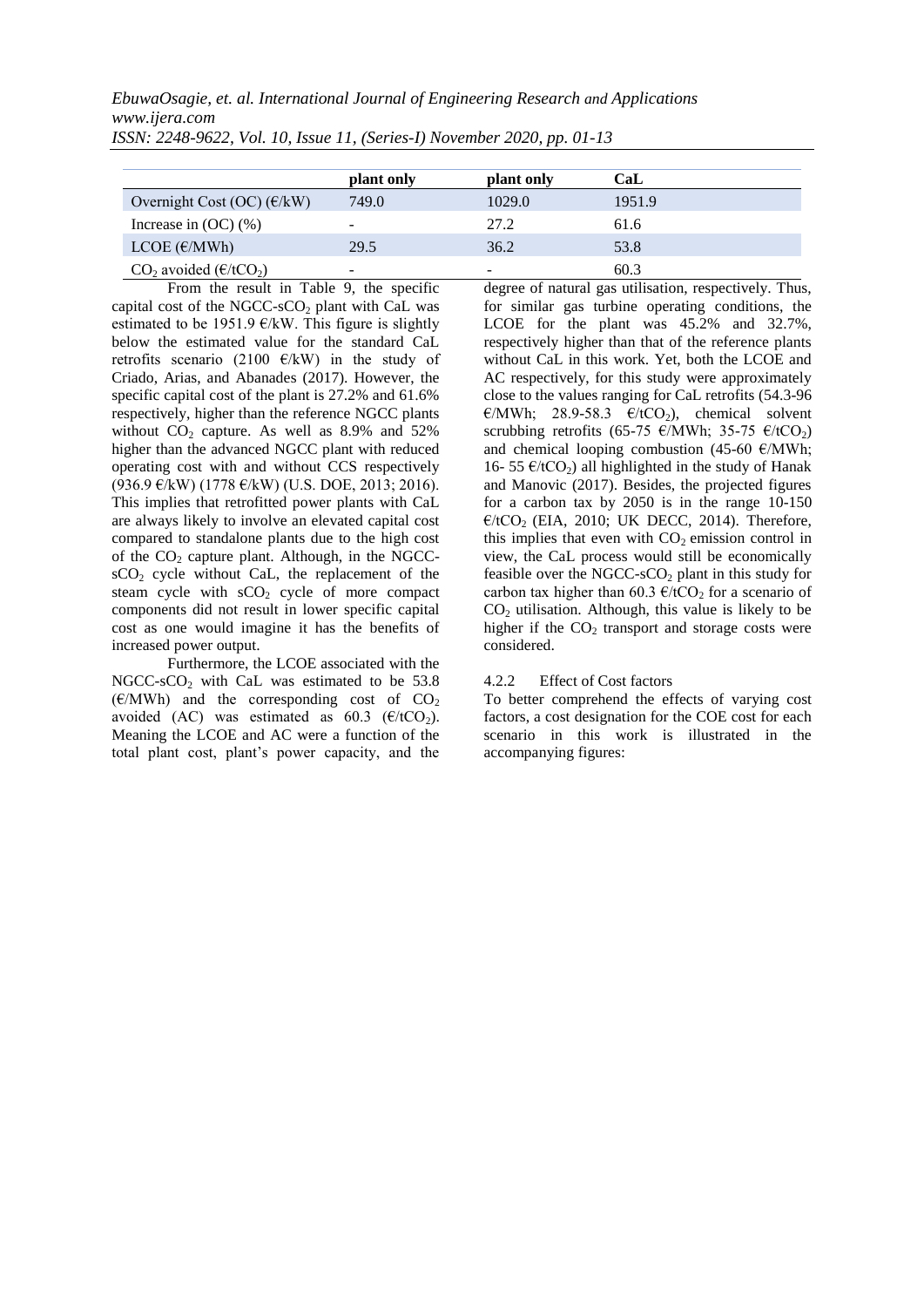



Figure 3 clearly illustrates the contribution each cost factor has on the final LCOE for all power plant scenarios in the study. While the results obtained seem promising, the LCOE is observed to increase from 29.5  $\epsilon$ /MWh for the NGCC-steam plant to 53.8  $\varepsilon$ /MWh for the NGCC-sCO<sub>2</sub> plant with CaL. Hence, the LCOE for the retrofitted plant was 45% greater than the LCOE for the NGCC-steam plant. However, the percentage increment in LCOE drops to 32.7% when the standalone NGCC plant used a  $sCO<sub>2</sub>$  bottoming in place of the steam Rankine cycle. Figure 3shows that the capital cost of the plant is the highest cost driver for the retrofitted plant. This can be understood due to extra capital cost incurred by integrating the CaL plant and the high-temperature recuperators of the  $sCO<sub>2</sub>$  cycle respectively, which conforms to the findings in some studies for NGCC retrofits with  $CO<sub>2</sub>$  capture plants (Biliyok and Yeung, 2013; Wright and Anderson, 2017). Also, a slight difference in the fixed was experienced. However, the fuel price remains the dominant cost driver to the final LCOE for the reference standalone NGCC plants, while the reverse case was experienced for the NGCC retrofit.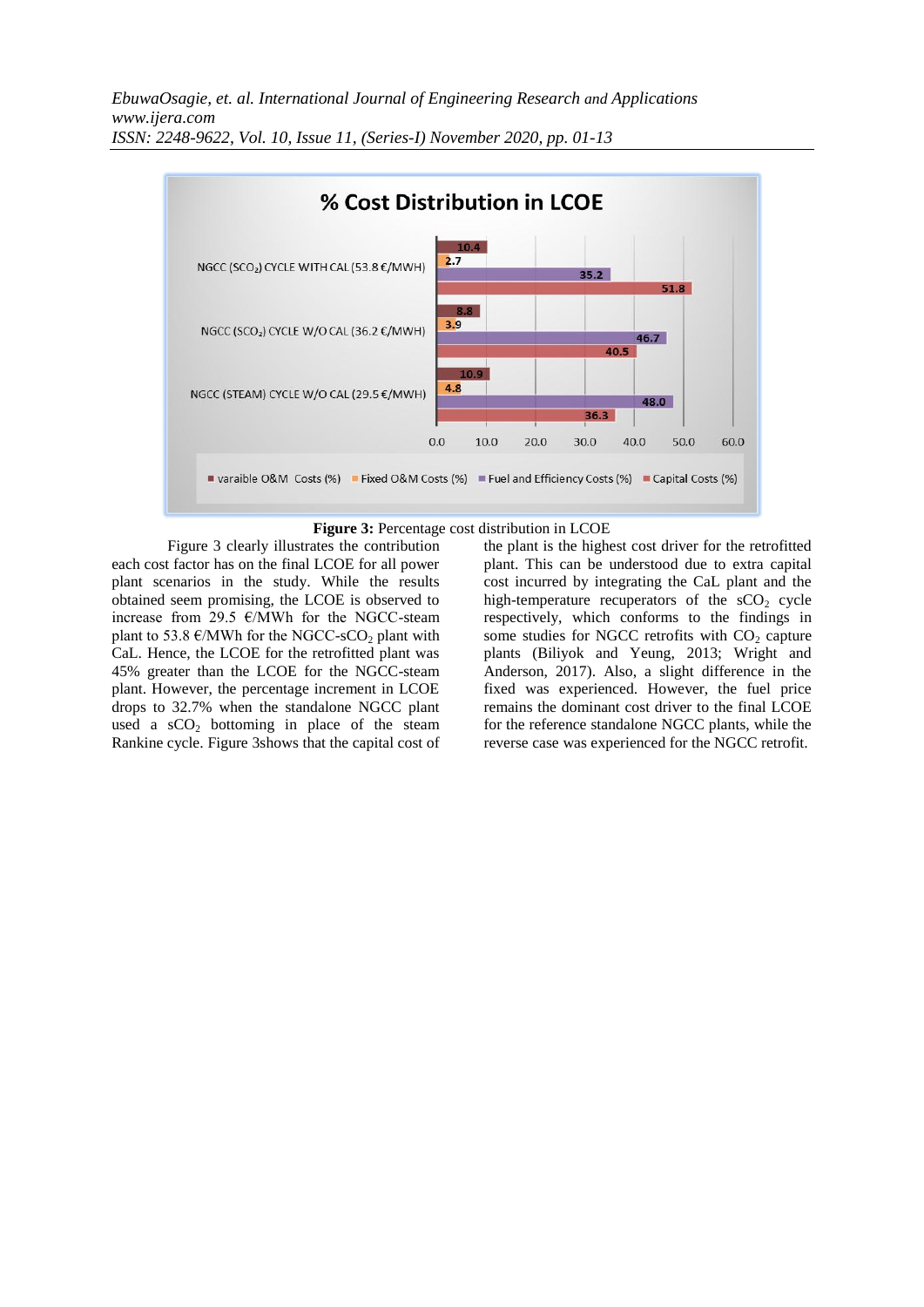4.2.3 LCOE vs Natural Gas Price

It is reasonable to assume that the quantity of natural gas combusted in the calciner for the thermal requirement of the CaL process, would generate an increase in the LCOE than the reference standalone plants as shown in Figure 4.





Consequently, the entire system is sensitive to gas price as revealed in Figure 4. However, the LCOE remains higher with increasing gas price for both NGCC plants working on  $sCO<sub>2</sub>$  bottoming cycle with and without CaL plant due to the additional heating requirement. On the other hand, the increased power output from the  $sCO<sub>2</sub>$  compare

would likely compensate for any fluctuating gas price.

## 4.2.4 Other cost indicators

Even though most studies have sectioned towards analysing the calcium looping process by evaluating the sorbent price, any possible fluctuation in sorbent price could likely affect the LCOE when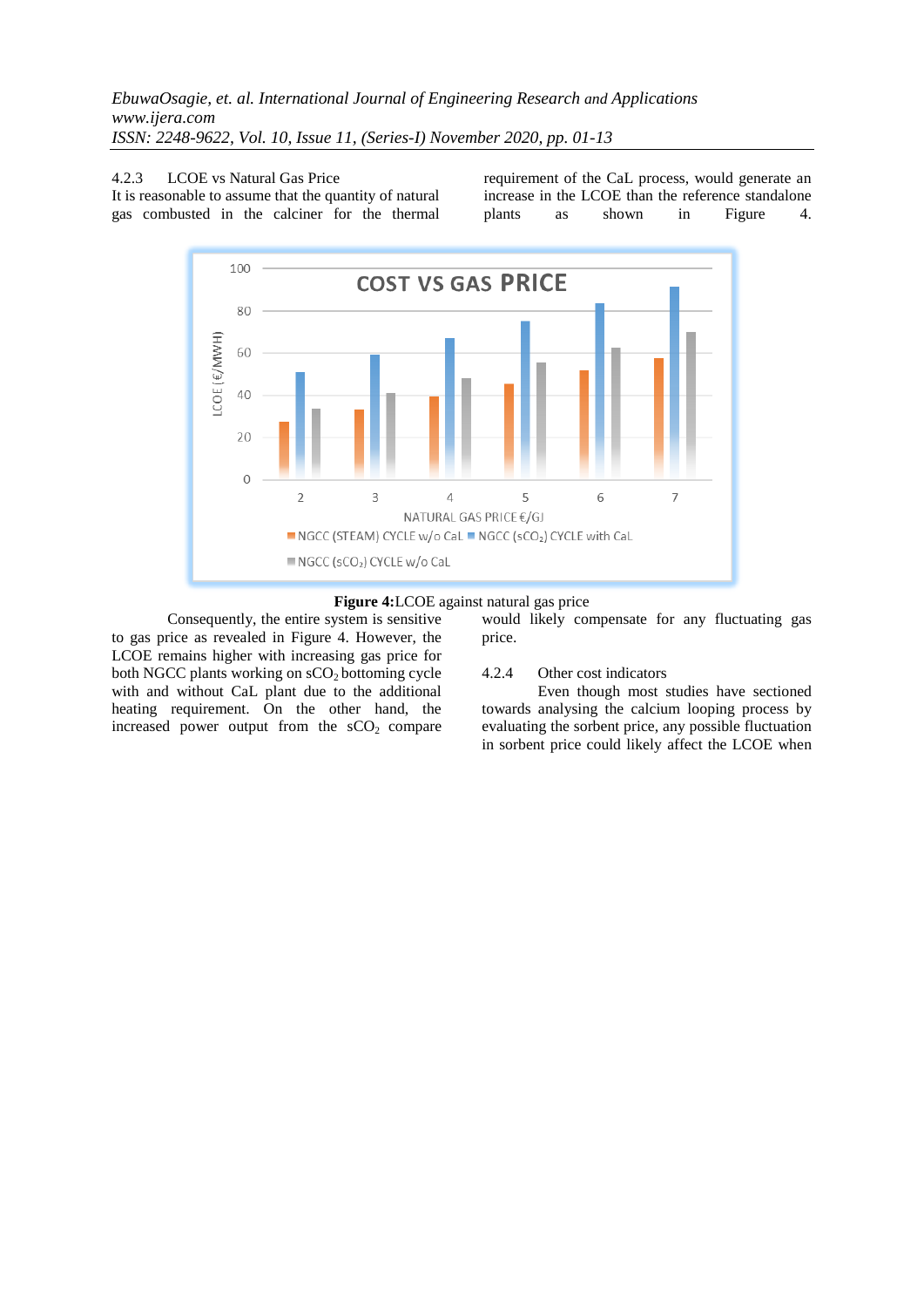considered on a global picture. In addition, it is worthwhile to consider looking into the cost of different system configurations with components optimisation in view. Moreover, a comprehensive study to consider varying costs for plant's components such as heat exchanger, piping materials, etc., would yield a more accurate prediction of the plant"s projected cost.

# **V. CONCLUSION**

This study proposed to establish that an NGCC plant retrofitted with CaL and  $sCO<sub>2</sub>$ bottoming cycle can be classified as an efficient and low-emission power generating system. Several conclusions were deduced from this work, which is outlined below;

Other studies as well as this work, reveals that the supercritical  $CO<sub>2</sub>$  thermodynamic power cycle is a prospective technology to displace steam in the bottoming cycle for gas turbines. Also,  $sCO<sub>2</sub>$ is a non-flammable, low cost, non-toxic, readily available, and stable working fluid. Also,  $sCO<sub>2</sub>$  highdensity permits for the formation of a relatively compact power cycle, as well as a higher efficiency compared to the cycles such as the Helium Brayton cycle or steam Rankine cycle depending on the cycle"s configuration. Hence, the recompression  $sCO<sub>2</sub>$  cycle configuration amongst other configurations was the most promising cycle configuration that integrates well to heat recovery systems such as the exhaust gas of gas turbine and high-grade heat from carbon capture plants.

A high fidelity 400 MW NGCC power plant has been adapted and modelled in Aspen Plus® to demonstrate the techno-economic performance of the proposed power plant. Results from simulations suitably replicate the reference gas turbine to enable a proper NGCC plant analysis. The introduction of the recompression  $CO<sub>2</sub>$  cycle considerably increased the power output from 440.6 MW to 480.3 MW. However, there was an efficient drop of  $15.9\%$ <sub>LHV</sub> point owing to the additional thermal requirement of the CaL plant base of the system design in this work. Thus, the optimisation of the design specification is likely to enhance plant efficiency.

At  $90\%$  CO<sub>2</sub> capture, and a 32% increase in gas consumption for the NGCC-s $CO<sub>2</sub>$  cycle compared to the reference NGCC plant, the specific  $CO<sub>2</sub>$  is observed to drop significantly. On the other hand, the modelled plant overnight cost was 1951.9 €/kW with CaL and 1029 €/kW without CaL. Hence an increase of 61.6% and 27.2% relative to the reference plant with steam bottoming cycle. Consequently, a levelised cost of electricity of 60.3  $E/MWh$  is obtained, which is close to values found in other literature for standard  $CO<sub>2</sub>$  capture retrofit. Moreover, the cost of  $CO<sub>2</sub>$  avoided was well feasible within the range project for a carbon tax by 2050.

Finally, a range of electricity power enhancement technologies are common in the energy industry, but the use of  $sCO<sub>2</sub>$  power cycle used in the work has proven to efficiency improve the power output from industrial power plants.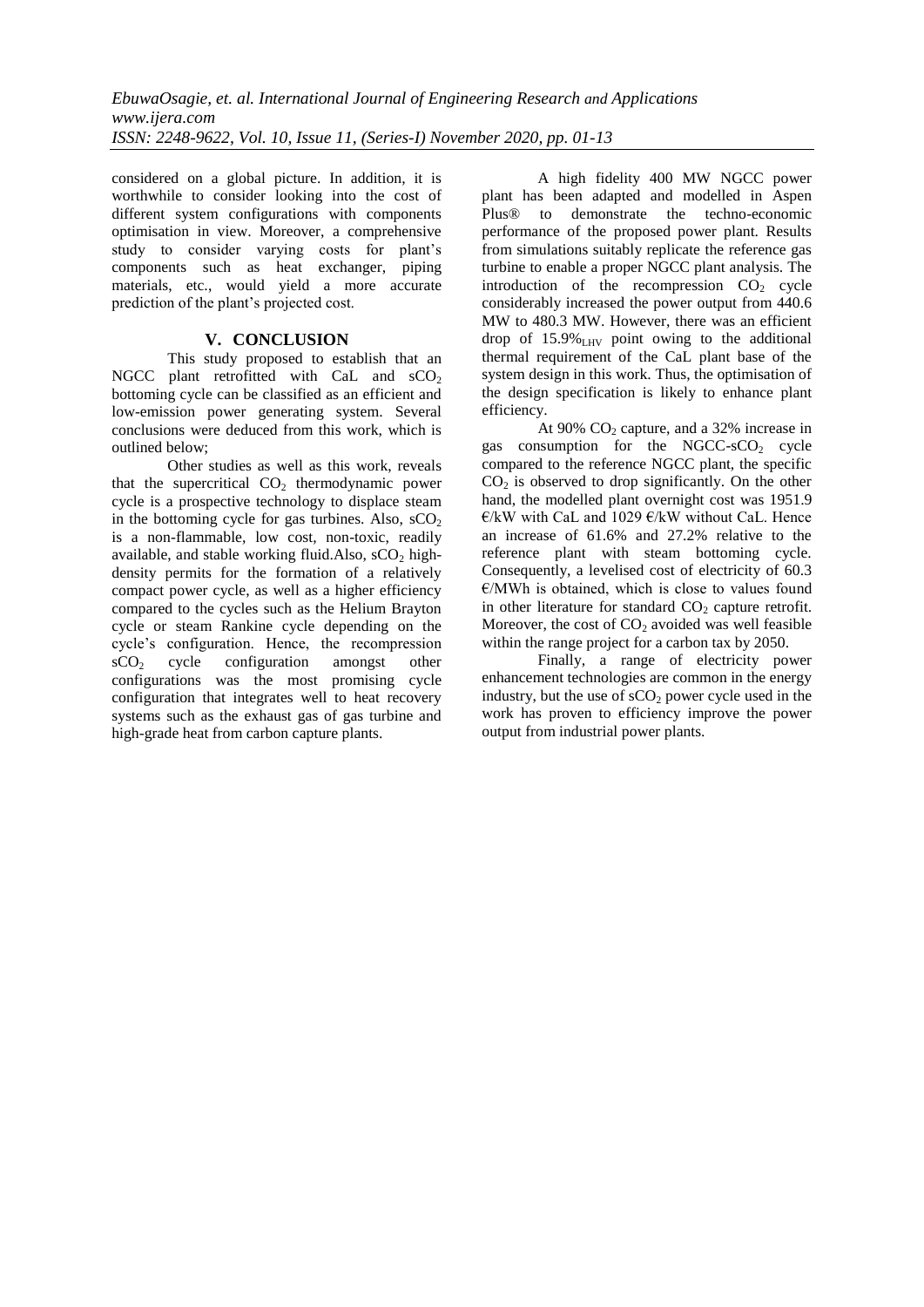#### **REFERENCES**

- [1]. Sharifzadeh, M., and Shah, N. (2015). Carbon Capture from Natural Gas Combined Cycle Power Plants: *Solvent Performance Comparison at an Industrial Scale*. doi: 10.1002/aic.15072.
- [2]. Zaman, M. and Lee, J.H. (2013) "Carbon capture from stationary power generation sources: A review of the current status of the technologies", *Korean Journal of Chemical Engineering*, 30(8), pp. 1497–1526. doi: 10.1007/s11814-013-0127-3.
- [3]. Leung, D.Y.C., Caramanna, G. and Maroto-Valer, M.M. (2014) "An overview of the current status of carbon dioxide capture and storage technologies", *Renewable and Sustainable Energy Reviews*. Elsevier, 39, pp. 426–443. doi: 10.1016/j.rser.2014.07.093.
- [4]. Foul, T., Shultz, T., Woods, M., Turner, M.J., Zoelle, A.J. (2015) Cost and performance baseline for fossil energy plants volume 1a: bituminous coal (pc) and natural gas to electricity revision 3", *National Energy Technology Laboratory (NETL)*, 1a(May), P.240. doi: DOE/NETL–2010/1397.
- [5]. Li, M.J., Zhu, H.H., Guo, J.Q., Wang, K., Tao, W.Q. (2017) "The development technology and applications of supercritical  $CO<sub>2</sub>$  power cycle in nuclear energy, solar energy, and other energy industries", *Applied Thermal Engineering*. Elsevier Ltd, 126, pp. 255–275. doi: 10.1016/j.applthermaleng.2017.07.173.
- [6]. Pagur, P. and Joly, C. (2015) "Evaluation for scalability of a combined cycle using gas and"Power*Energy*2015-49439, pp. 1–10.
- [7]. Le Moullec, Y. (2013) "Conceptual study of a high-efficiency coal-fired power plant with  $CO<sub>2</sub>$  capture using a supercritical  $CO<sub>2</sub>$  Brayton cycle", *Energy*. Elsevier Ltd, 49(1), pp. 32– 46. doi: 10.1016/j.energy.2012.10.022.
- [8]. Hanak, D. P., and Manovic, V. (2016)  $^{\circ}$ Calcium looping with supercritical CO<sub>2</sub> cycle for decarbonisation of coal-fired power plant", *Energy*. Elsevier Ltd, 102, pp. 343–353. doi: 10.1016/j.energy.2016.02.079.
- [9]. Biliyok, C. and Yeung, H. (2013) "Evaluation of natural gas combined cycle power plant for post-combustion  $CO<sub>2</sub>$  capture integration', *International Journal of Greenhouse Gas Control*. Elsevier Ltd, 19, pp. 396–405. doi: 10.1016/j.ijggc.2013.10.003.
- [10]. Erans, M., Hanak, D., Mir, J., Anthony, E., Manovic, V. (2016) "Process modelling and techno-economic analysis of natural gas combined cycle integrated with calcium looping", *Thermal Science*, 20, pp. S59–S67. doi: 10.2298/TSCI151001209E.
- [11]. Angelino, G. (1969) "an ASME publication real gas effects in carbon dioxide", pp. 1–12.
- [12]. Moisseytsev, A. and Sienicki, J.J. (2009) "Investigation of alternative layouts for the supercritical carbon dioxide Brayton cycle for a sodium-cooled fast reactor", *Nuclear Engineering and Design*, 239(7), pp. 1362– 1371.doi:10.1016/j.nucengdes.2009.03.017.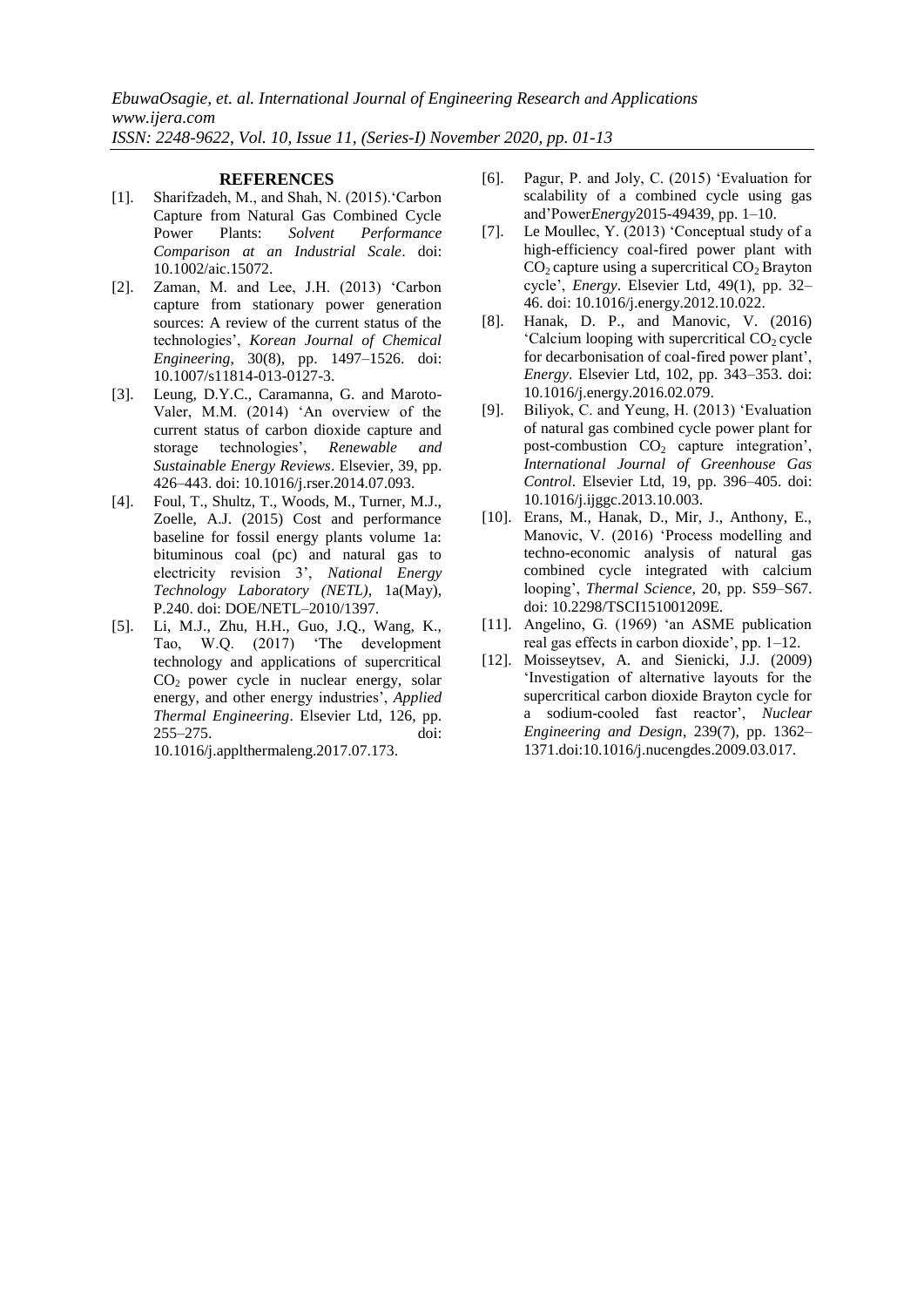- [13]. Tobergte, D.R. and Curtis, S. (2013) 'An assessment of supercritical  $co<sub>2</sub>$  power cycles integrated with generic heat sources", *Journal of Chemical Information and Modeling*, 53(9), pp.1689 1699. doi:10.1017/CBO9781107415324.004.
- [14]. Sarkar, J. (2009) "Second law analysis of supercritical CO<sub>2</sub>recompression Brayton cycle", *Energy*. Elsevier Ltd, 34(9), pp. 1172– 1178.doi:10.1016/j.energy.2009.04.030.
- [15]. Bryant, J.C., Saari, H. and Zanganeh, K. (2011) "An Analysis and Comparison of the Simple and Recompression Supercritical  $CO<sub>2</sub>$ Cycles", *Supercritical CO<sup>2</sup> Power Cycle Symposium*.
- [16]. Vitale Di Maio, D., Boccitto, A. and Caruso, G. (2015) "Supercritical carbon dioxide applications for energy conversion systems", *Energy Procedia*. Elsevier B.V., 82, pp. 819– 824. doi: 10.1016/j.egypro.2015.11.818.
- [17]. Jeong, W.S.,Lee, J.I. and Jeong, Y.H. (2011) "Potential improvements of supercritical recompression  $CO<sub>2</sub>$  Brayton cycle by mixing other gases for power conversion system of a SFR", *Nuclear Engineering and Design*. Elsevier B.V., 241(6), pp. 2128–2137. doi: 10.1016/j.nucengdes.2011.03.043.
- [18]. Dyreby, J., Klein, S., Nellis, G., Reindl, D. (2014) "Design Considerations for Supercritical Carbon Dioxide Brayton Cycles With Recompression", *Journal of Engineering for Gas Turbines and Power*, 136(10), p. 101701. doi: 10.1115/1.4027936.
- [19]. Cheang, V.T., Hedderwick, R.A. and McGregor, C. (2015) "Benchmarking supercritical carbon dioxide cycles against steam Rankine cycles for Concentrated Solar Power", *Solar Energy*. Elsevier Ltd, 113, pp. 199–211. doi: 10.1016/j.solener.2014.12.016.
- [20]. Akbari, A.D., and Mahmoudi, S. M. S. (2014) "Thermoeconomic analysis & optimization of the combined supercritical  $CO<sub>2</sub>(carbon)$ dioxide) recompression Brayton/organic Rankine cycle", *Energy*. Elsevier Ltd, 78, pp. 501–512. doi: 10.1016/j.energy.2014.10.037.
- [21]. Mecheri, M. (2018) 'Challenges in using fuelfired heaters for  $sCO<sub>2</sub>$  closed Brayton Cycle', pp. 1–10.
- [22]. Hanak, D.P. and Manovic, V. (2017) "Calcium looping combustion for highefficiency low-emission power generation", *Journal of Cleaner Production*. Elsevier Ltd, 161, pp. 245–255. doi: 10.1016/j.jclepro.2017.05.080.
- [23]. Kuramochi, T., Ramirez, A., Turkenburg, W., Faaji, A. (2013) "Techno-economic prospects for  $CO<sub>2</sub>$  capture from distributed energy systems", *Renewable and Sustainable Energy Reviews*, 19, pp. 328–347. doi: 10.1016/j.rser.2012.10.051.
- [24]. Diego, M.E., Bellas, J.M. and Pourkashanian, M. (2018) "Techno-economic analysis of a hybrid  $CO<sub>2</sub>$  capture system for natural gas combined cycles with selective exhaust gas recirculation", *Applied Energy*. Elsevier, 215(November 2017), pp. 778–791. doi: